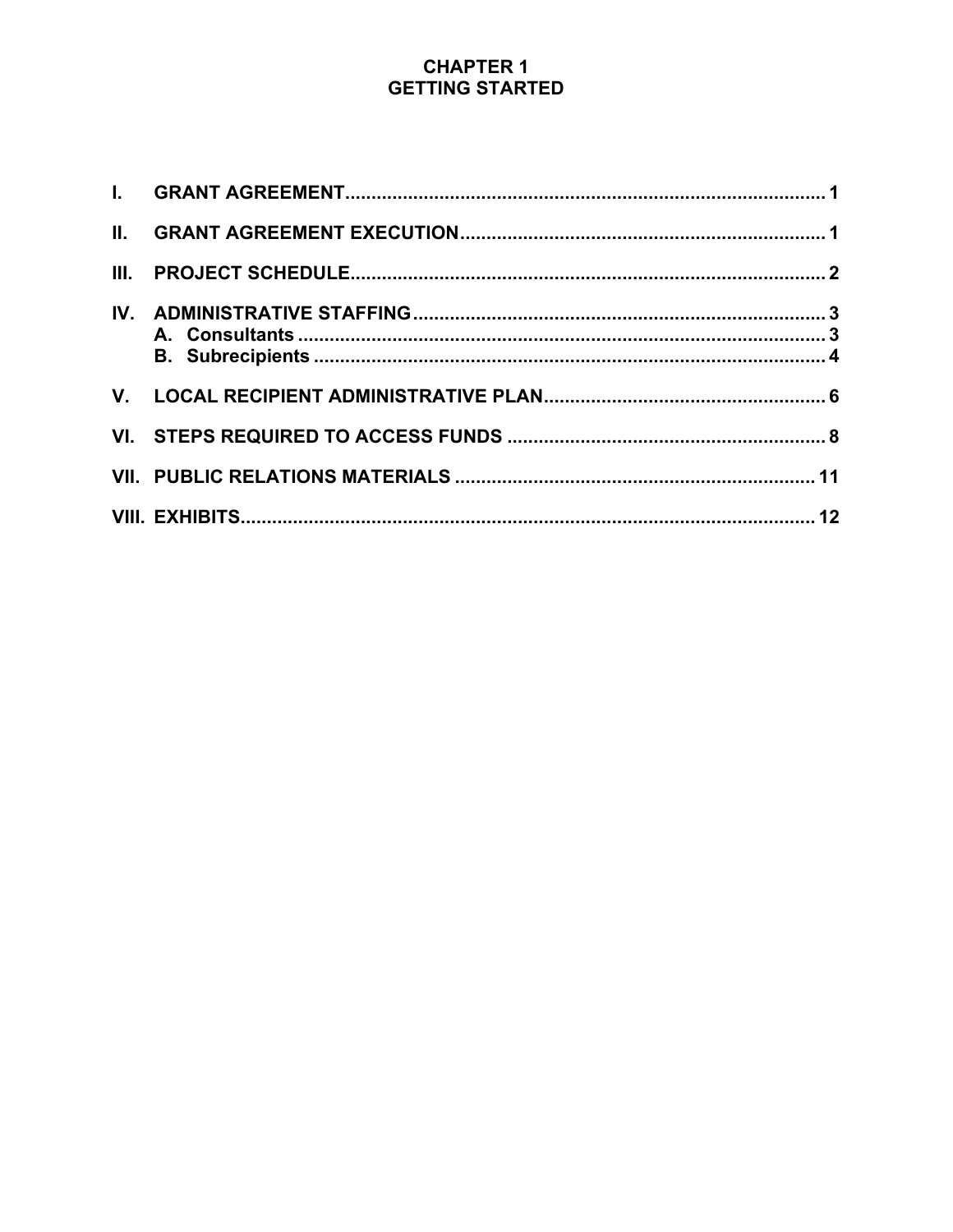The Getting Started Chapter summarizes the key considerations and important administrative steps that local officials and staff should keep in mind as they begin the implementation of their Community Development Block Grant (CDBG) projects. It addresses the grant agreement, administrative plan and accessing funds.

### <span id="page-1-0"></span>**I. GRANT AGREEMENT**

The grant agreement is the legal document that governs the relationship between the Recipient and the Office of Community Renewal (OCR) including, but not limited to, the following items:

• Provisions common to all NYS CDBG program grant agreements (boilerplate) pertaining to default, termination, modification and amendment, disbursement, subcontracts, program income, records, reports, and compliance with applicable laws and regulations. Recipients must ensure they have a clear understanding of all applicable federal and state laws and regulations and take the steps necessary to ensure compliance. The sole responsibility of compliance lies with the recipient. References to the applicable federal and state laws and regulations are in the grant agreement and in Exhibit 1-2 Applicable Laws and Regulations of this Manual.

### • Grant Agreement Term:

| <b>Competitive Round:</b>                                 | 24 months |
|-----------------------------------------------------------|-----------|
| <b>Economic Development Open Round:</b>                   | 24 months |
| <b>Imminent Threat:</b>                                   | 24 months |
| <b>Technical Assistance/Community Planning: 14 months</b> |           |
| <b>CARES:</b>                                             | 12 months |

• Provisions specific to a Recipient's grant agreement with OCR, such as those regarding the activities funded, the project budget, the proposed accomplishments, project implementation schedule, and any special grant conditions.

Each provision is legally enforceable and designed to spell out the respective obligations of OCR and the Recipient. OCR recommends that the Recipient's attorney review the agreement to ensure that it is consistent with the community's legal authority. Grant agreements must be processed according to the instructions outlined in the grant agreement cover letter.

## <span id="page-1-1"></span>**II. GRANT AGREEMENT EXECUTION**

Several steps are involved in the execution of the contract and startup. These administrative steps include, but are not limited to:

- Executing the grant agreement;
- Completing authorized signature and depository forms;
- Complying with special grant conditions, as specified in Schedule A of the Grant Agreement;
- Developing an administrative plan and a program manual;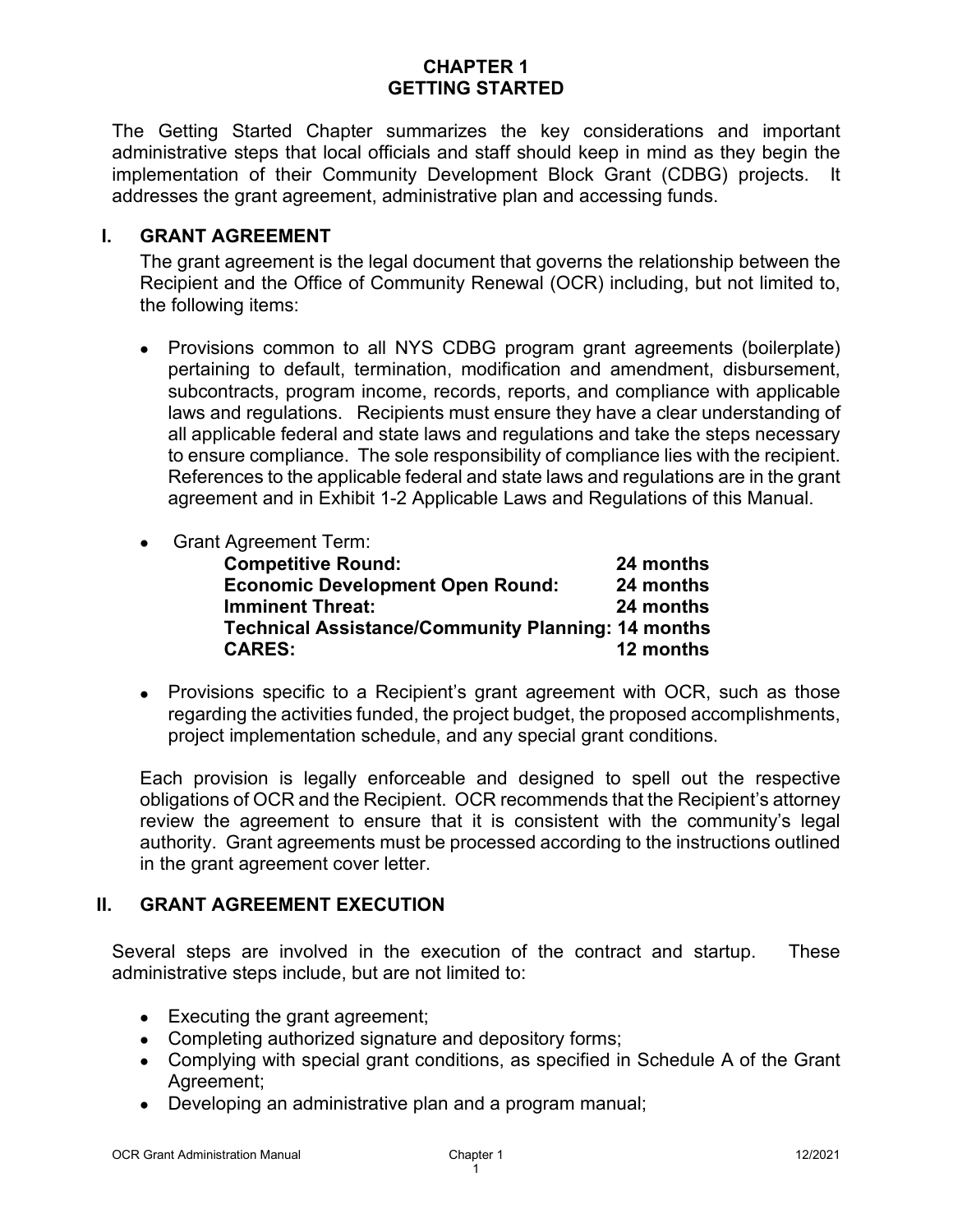- Opening a non-interest-bearing checking account for the deposit and disbursement of CDBG funds;
- Establishing a clear understanding of the applicable laws and regulations;
- Establishing project files; and
- Accessing funds.

### <span id="page-2-0"></span>**III. PROJECT SCHEDULE**

When the grant agreement is executed, the following general schedule applies to the administration of the CDBG activities:



\*Does not capture other reporting requirements, i.e. M/WBE, Labor Standards, etc. Additional reporting will be required periodically throughout the project term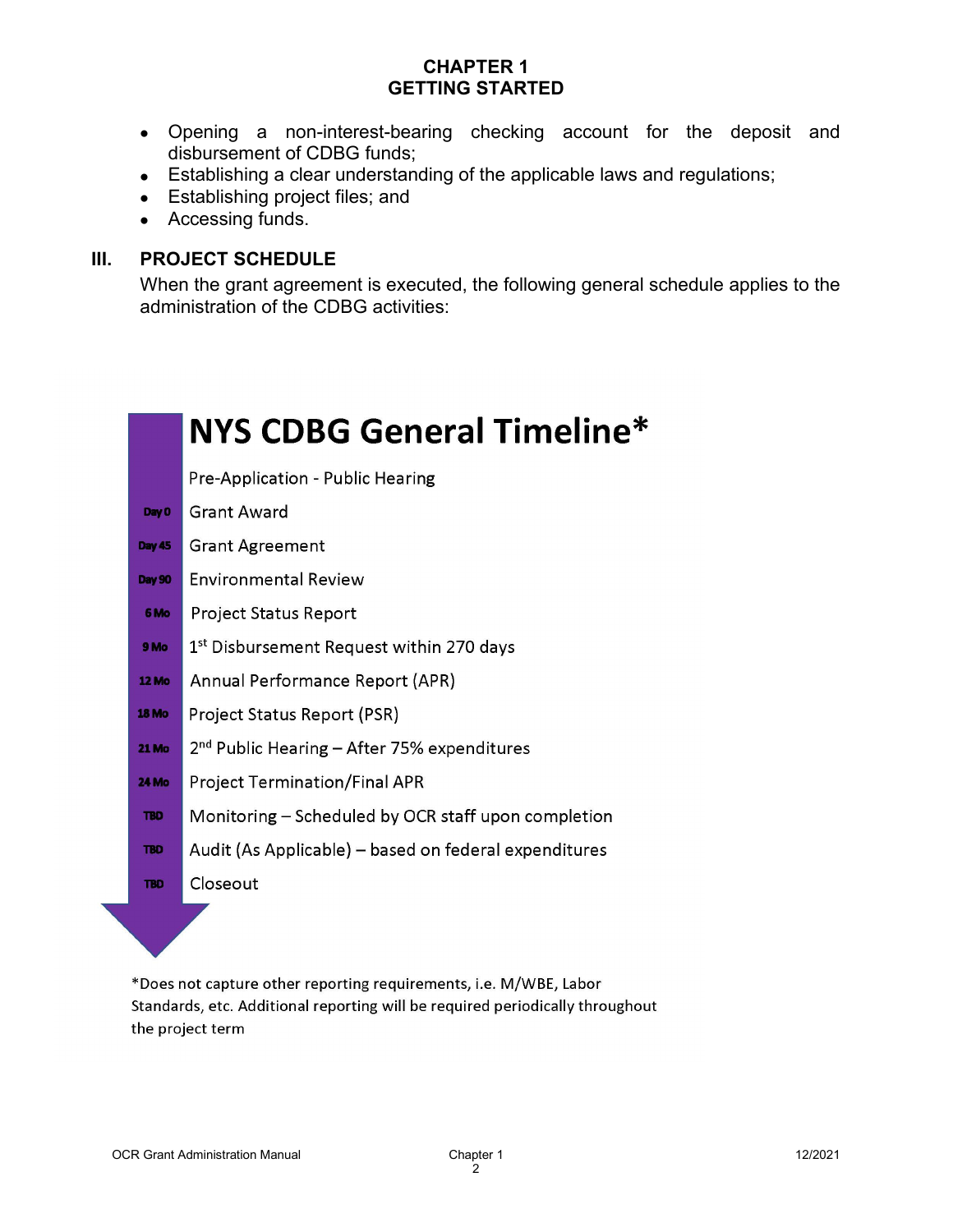## <span id="page-3-0"></span>**IV. ADMINISTRATIVE STAFFING**

Recipients must determine the best method of administering their NYS CDBG project. Local administration of CDBG projects can take several forms. In some cases, Recipients may designate an existing public agency or employee, such as a planning board, planning director, public works superintendent, or clerk, as the project manager, or they may hire new employees to manage the grant activities project. In other instances, recipients may contract with a private individual, not-for-profit agency, or consulting firm. If a Recipient chooses not to directly administer the CDBG project, they must enter into a contract for services that describes the division of grant management responsibilities. Recipients that contract for administration and program delivery services must take a hands-on approach to ensure the funded activities are accomplished as proposed and to remain informed of the project status throughout the term of the grant agreement with OCR.

Regardless of the option selected, direct responsibility for completion of grant activities, compliance with federal and state requirements, and proper financial management of NYS CDBG funds rests with the Recipient's governing body. If a Recipient decides to hire a private individual or firm to administer its CDBG funded activities, the Recipient must follow the all-applicable procurement guidelines. Refer to Chapter 4: Procurement Standards, for guidance on procurement requirements.

Two of the most important functions undertaken by a Recipient are the monitoring of the grant and grant administration oversight. There are four primary components that Recipients should monitor, regardless of who is administering the program: progress of activities, program management, fiscal management, and regulatory compliance. Recipients should maintain regular contact with administrators, contractors, and others involved in the successful completion of the project. This can be conducted by frequent discussions and site visits, as well as formal communication, assessment, and evaluation.

### <span id="page-3-1"></span>**A. Consultants**

If a consultant will be retained to assist with the management of the project, local officials or community employees should work closely with the consultant to gain a better understanding of the management issues involved. In cases where the community turns the entire project over to the consultant, *all of the detailed knowledge about the project is lost when the project is completed and the consultant leaves*. Establishing a close working relationship with the consultant will also provide an excellent opportunity for the community to learn how to administer a grant, and will help improve communication between the community, the consultant, and OCR.

When opting to contract for professional services for grant administration, Recipients are required to follow the federal procurement standards. The procurement process must provide for "free and open" competition. Most professional service contracts are executed through "competitive proposal" procedures utilizing requests for proposals. These procedures are designed to protect the community and ensure that it selects a competent contractor at a reasonable cost. Refer to Chapter 4: Procurement, for guidance on procurement requirements.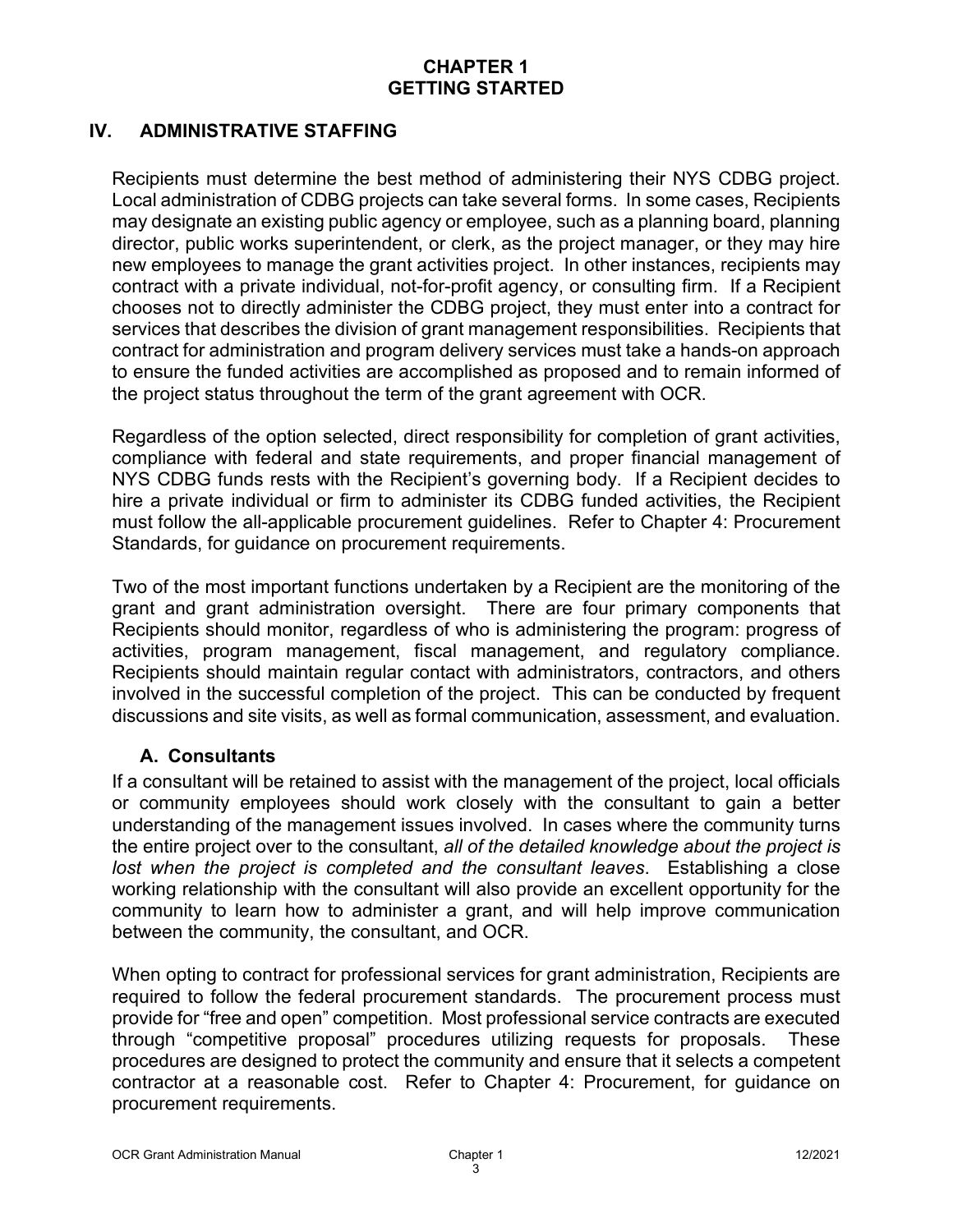### **B. Subrecipients**

<span id="page-4-0"></span>Recipients may elect to sub-grant all or portions of their CDBG funds to a Subrecipient for administration of a specific activity, i.e. homebuyer assistance. A sample Subrecipient Agreement can be found in Exhibit 1-4 of this Chapter. **A Subrecipient is an organization that is provided CDBG funds directly from an OCR Recipient for use in carrying out previously agreed upon eligible activities.** Such an organization is authorized, by virtue of its articles of incorporation, charter, and/or experience, to undertake the activities for which it will receive CDBG funding.

Subrecipients support recipients in the achievement of their community development goals by providing the knowledge, expertise, and work hours that the Recipient itself cannot provide. NYS CDBG funds are passed to the Subrecipient **from the Recipient** so that it can undertake agreed upon eligible activities. Subrecipient is able to undertake activities that the recipient could not, or would not, complete on its own. Sometimes the Subrecipient will request an eligible CDBG community to apply on its behalf; other times, the community requests the Subrecipient to act on its behalf. **Regardless of the manner in which a Subrecipient undertakes the Recipient's administrative responsibilities, under no conditions should the NYS CDBG account and/or checkbook be turned over to the Subrecipient, nor should funds be electronically transferred to the Subrecipient from OCR.**

There are typically three types of Subrecipients:

- Governmental non-profits, which are public agencies, commissions, or authorities that have been created by the Recipient, such as a housing authority or water supply district. They also may have been created by a consortium of municipalities, such as a county or multi-county sewer authority;
- Private non-profits, which are incorporated under the non-profit statutes of state law, and, frequently having IRC 501(c)(3) status, providing specific services in specific areas, such as job training, day care, housing, community development, homeless shelters, mental health centers, industrial development, etc.; or
- Less frequently, a private for-profit that can carry out special activities, such as economic development or housing construction.

### **Federal procurement standards do not apply to the selection of a Subrecipient, but they must be adhered to for the selection of a consultant.**

The Recipient and the Subrecipient must enter into a written agreement. The agreement must remain in effect during any period that the Subrecipient has control over NYS CDBG funds, including program income.

At a minimum, the written agreement with the Subrecipient must include provisions concerning the following items: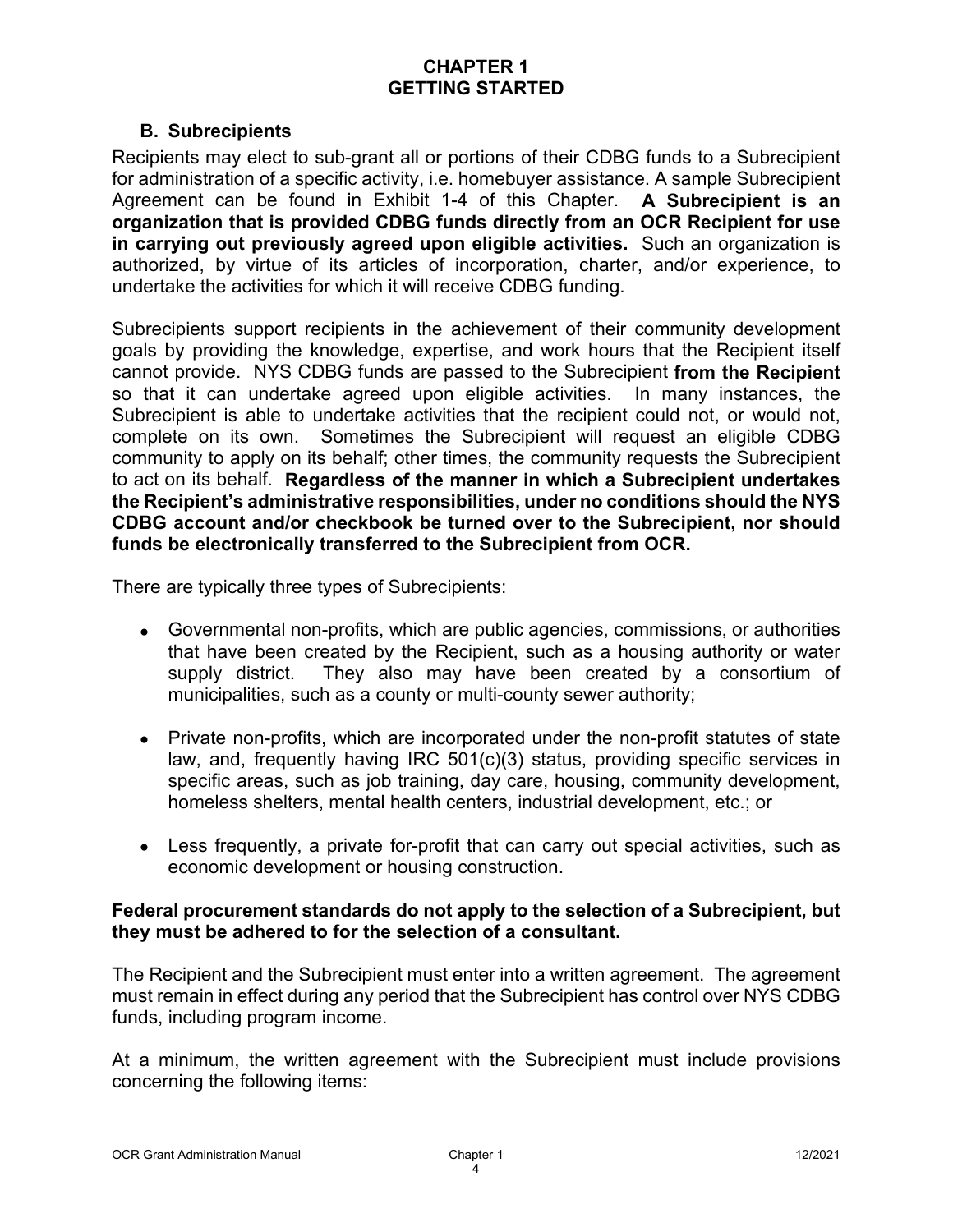- 1. Statement of work The agreement must include a description of the work to be performed, a schedule for completing the work, and a budget. These items shall be in enough detail to provide a sound basis for the Recipient to effectively monitor performance under the agreement.
- 2. Records and reports The Recipient must specify in the agreement the particular records the Subrecipient must maintain and the particular reports the Subrecipient must submit in order to assist the Recipient in meeting its recordkeeping and reporting requirements.
	- a. The agreement must specify that at least on a semi-annual basis, the Subrecipient shall provide in hard copy or electronic copy, all documents related to the grant.
- 3. Program Income The agreement must include the program income requirements set forth in 24 CFR 570.504 (c). The agreement must also specify that, at the end of the NYS Fiscal Year, Recipients will require remittance of all program income balances (including investments thereof) held by the Subrecipient.
- 4. Uniform Administrative Requirements The agreement shall require the Subrecipient to comply with applicable uniform administrative requirements, as described in 24 CFR 570.502.
- 5. Other Program Requirements The agreement shall require the Subrecipient to carry out each activity in compliance with all federal laws and regulations excluding the Recipient's environmental responsibilities and responsibility for initiating the review process under the provisions of 24 CFR Part 52.
- 6. Conditions for Religious Organizations Where applicable, the conditions prescribed by HUD for the use of CDBG funds by religious organizations must be included in the agreement.
- 7. Suspension and Termination The agreement must specify that, in accordance with 2 CFR 200.339-342, suspension or termination may occur if the Subrecipient materially fails to comply with any term of the award, and that the award may be terminated for convenience.
- 8. Reversion of Assets The agreement must specify that upon its expiration the Subrecipient shall transfer to the Recipient any NYS CDBG funds on hand at the time of expiration and any accounts receivable that are attributable to the use of NYS CDBG funds. It shall also include provisions designed to ensure that any real property under the Subrecipient's control that was acquired or improved in whole or in part with NYS CDBG funds, including NYS CDBG funds provided to the Subrecipient in the form of a loan, in excess of \$25,000 is either: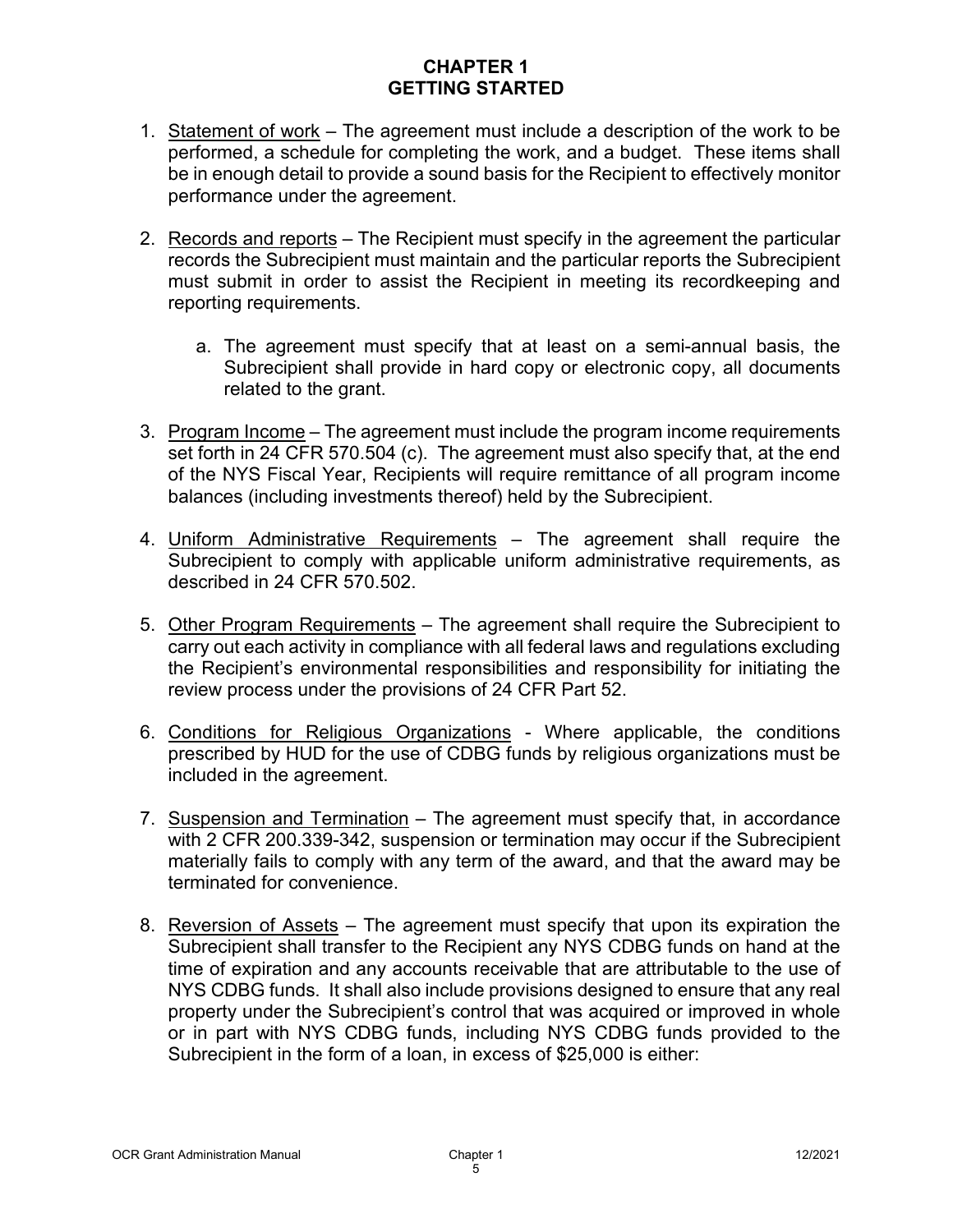- a. Used to meet one of the national objectives until five (5) years after expiration of the agreement, or for such longer period of time as determined to be appropriate by the Recipient; or
- b. Not used in accordance with meeting a national objective, in which event the Subrecipient shall pay to the Recipient an amount equal to the current market value of the property, less any portion of the value attributable to expenditures of non-NYS CDBG funds for the acquisition of, or improvements to, the property. The payment is program income to the Recipient. (No payment is required after period of time specified in 8.)

**Since OCR's contract is with the Recipient, it is the Recipient's performance that will be monitored. It is the Recipient's responsibility to ensure that its Subrecipient is carrying out the project in conformance with the certifications and requirements that it inherited as a result of receiving and administering NYS CDBG funds. To ensure compliance, Recipients must conduct a formal monitoring of the Subrecipient during the administration of the grant, and periodically evaluate the performance of the Subrecipient. Refer to Chapter 10: Monitoring**.

### <span id="page-6-0"></span>**V. LOCAL RECIPIENT ADMINISTRATIVE PLAN**

Once an administrative approach for your project has been determined, local officials should meet with the designated project manager and other key staff to discuss their individual roles and responsibilities to finalize the Local Recipient Administrative Plan, available in Exhibit 1-1 of this chapter. The administrative plan is a required document **that must be submitted by the recipient to the OCR prior to requesting funds for the first time**. The administrative plan provides an opportunity to outline operating procedures, compliance measures, reporting requirements, and responsible parties for all the key administrative tasks, such as conducting the environmental review, preparing and submitting reports, conducting site inspections, monitoring contractors, interviewing workers for labor standards requirements, and requesting funds. **The project manager should use the Administrative Plan as a written record of the project components and major tasks and identify the people who will be responsible for implementing each of them.** The Administrative Plan is intended to be used for all stages of project implementation including organizing for on-site monitoring visits conducted by OCR staff.

Each person involved in the project should have a copy of the Administrative Plan and the project implementation schedule. In the event of staff turnover, the plan will help familiarize new staff with the responsibilities and operating procedures required for project administration to the extent that the transfer of responsibilities should be seamless.

**Please keep in mind that the recipient is ultimately responsible for assuring compliance with all the applicable regulations and requirements governing the NYS CDBG Program. A very common problem in the administration of a NYS CDBG project is that local officials or staff assume that someone else is taking care of a requirement or work task. To assure compliance recipients must ensure that the appropriate person(s) are fully aware and understand the requirements of the**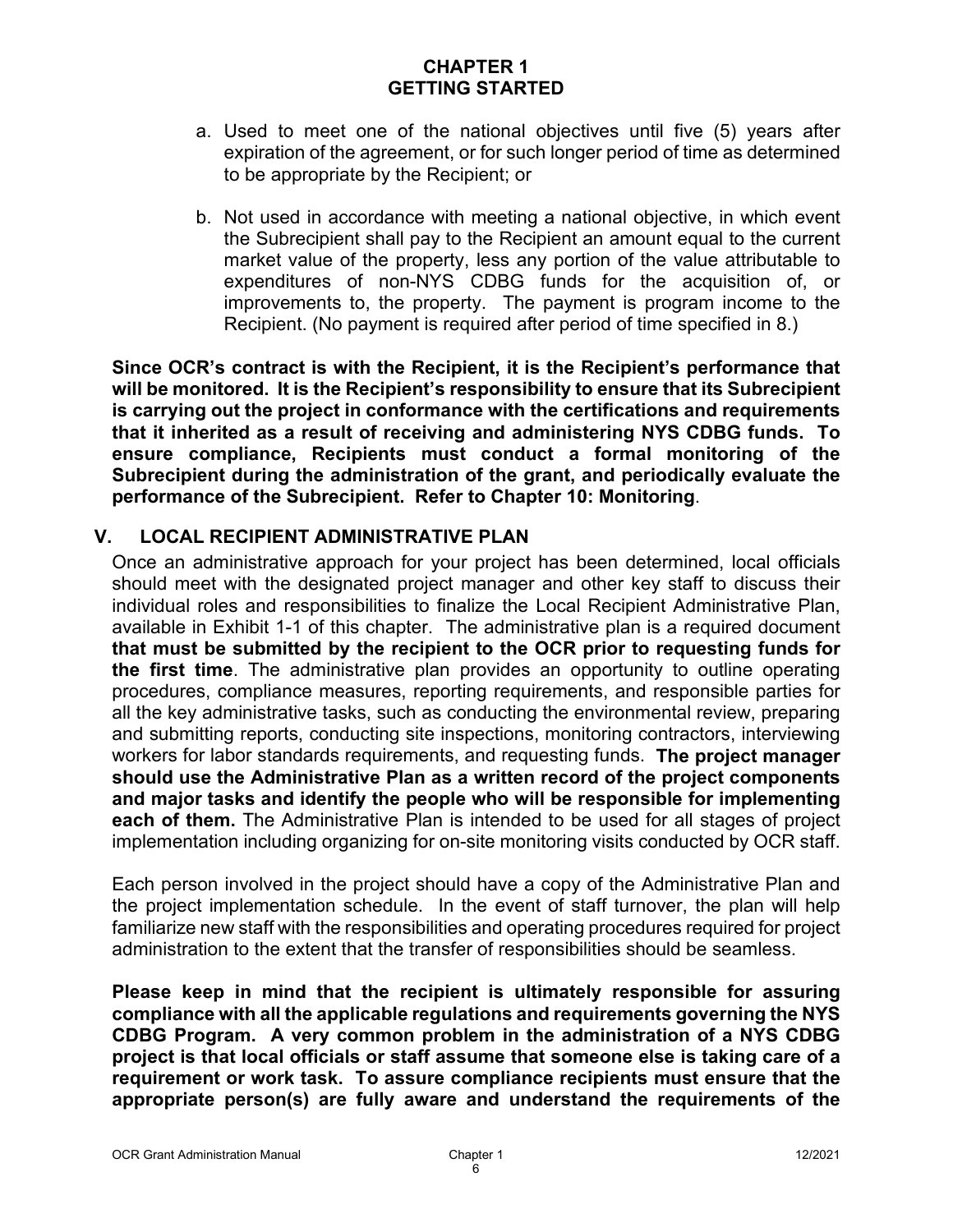**program and take the necessary steps to ensure compliance. Recipients must oversee the implementation of the project and the adherence of program requirements.**

**The submission of an Administrative Plan is required before requesting funds for the first time**. The Plan will, at a minimum, include the following items and will aid in a successful monitoring visit and the completion of a successful project. For additional guidance on the contents and format of the Administrative Plan, refer to Exhibit 1-1 NYS CDBG Program Recipient Administrative Plan

### **1. Local Program Summary**

This section of the plan provides an overview of the project and persons responsible for overall project management. This section must include:

- An overall description of the project/scope of work
- The program/project budget
- Project Schedule
- Projected Accomplishments

Hint: You can choose to supplement this section using forms generated for the CDBG Grant **Agreement** 

Project Team - describe how a Recipient will integrate project management into its existing organizational structure. This section of the plan must include a description of the role of key persons who will be involved in supervising the administration of the grant and those who will have a direct role in administering the grant, including the Chief Elected Official, the Recipient's financial officer, any officials who will be authorized to sign requests for CDBG funds, the Recipient's attorney, consultant, Subrecipients, etc.

## **2. Program Requirements and Policies**

This section of the plan will describe the steps to be taken to ensure documentation of the Recipient's compliance with all applicable laws, regulations, and contractual requirements, such as the environmental review process, civil rights, procurement, labor standards, preparation of performance, and closeout reports. This includes:

- Eligible activities to be undertaken
- National Objectives that will be met
- Civil Rights Evidence of compliance with the following items must be submitted with the Administrative Plan prior to requesting funds for the first time. Please see Exhibit 1-1 for further information on satisfying these items:
	- o Fair Housing
	- o Section 504 Accessibility
	- o Section 3
	- o Local Procurement Policy
	- o Equal Employment Opportunity (EEO)
	- o Minority/Women Owned Business (M/WBE)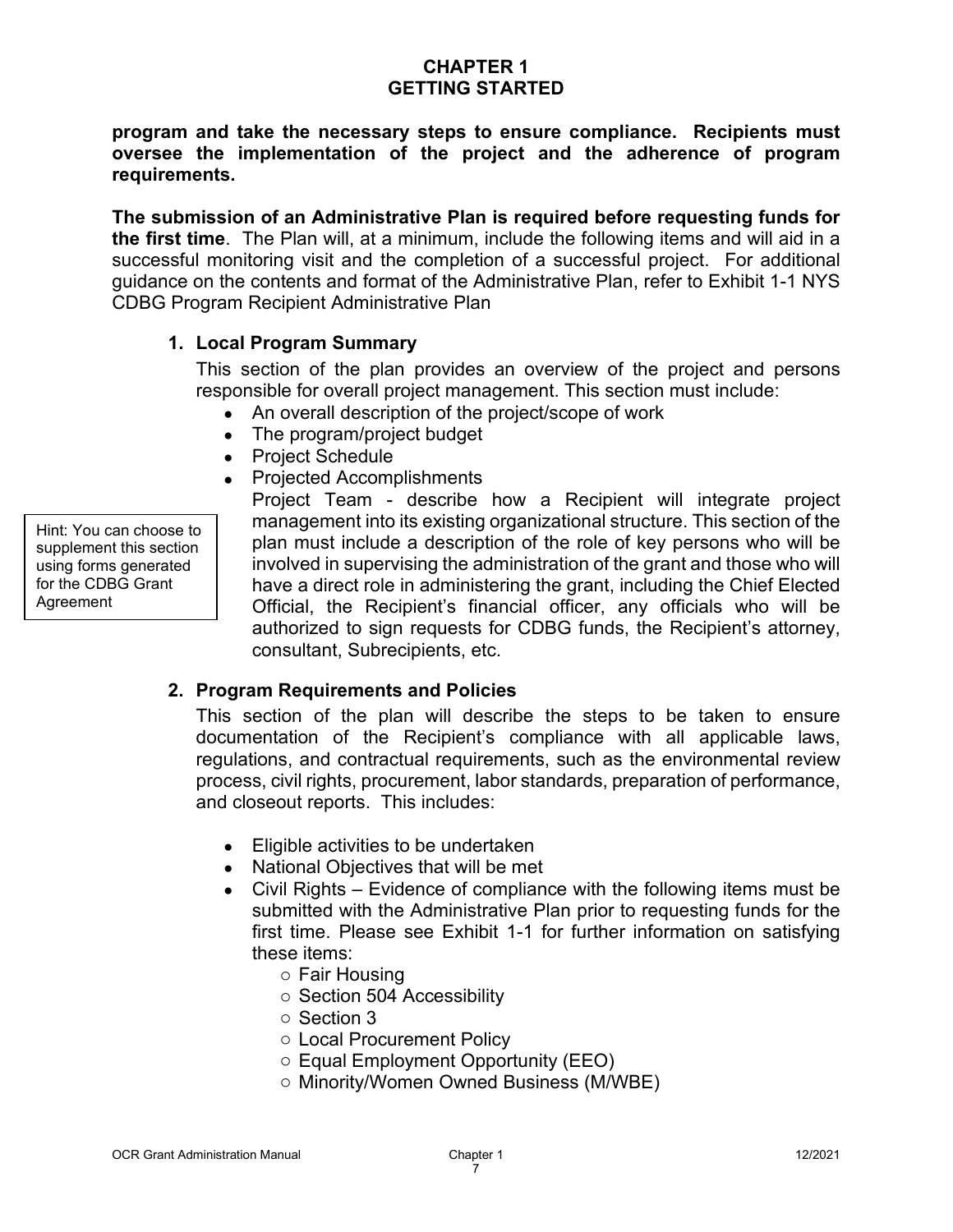### **3. Grant Administrative Cycle**

This Section of the Plan provides dates for certain milestones reached in the life of the project. Note that some of these items will not have been completed at the time of submission of the plan. In this case, only draft completion dates can be entered. Grant cycle items include:

- Contract execution and start-up
- Financial set-up
- Environmental Review
- Project Implementation
	- o Labor/wage documentation
	- o Marketing/Project selection
	- o Real Property management
	- o Construction monitoring and compliance
- File Maintenance and Reporting

### <span id="page-8-0"></span>**VI. STEPS REQUIRED TO ACCESS FUNDS**

**Recipients may not commit CDBG funds prior to the effective date of their grant agreement. Any expenditure prior to such date cannot be reimbursed with CDBG funds.**

#### **Required Steps**

The following steps must be completed before a Request for Release of Funds will be approved by OCR.

- 1. Grant Agreement/Special Conditions Submit a signed grant agreement and provide evidence of compliance with Schedule A requirements, with the special conditions, if applicable.
- 2. Non-Interest-Bearing Account **Recipients must open a non-interest-bearing checking account in the name of the municipality for the electronic deposit** of NYS CDBG funds and for Recipients to disburse payment for activities covered by NYS CDBG funds. If a Recipient has an existing non-interest-bearing account that was open for prior-year NYS CDBG projects, the Recipient may use that existing account, but separate financial records must be maintained. If possible, the funds should be deposited in a bank located within the project area (defined as the jurisdiction of the Recipient's local government).
- 3. Signature Authorization and Designation of Depository Forms Before any NYS CDBG funds can be requested, several forms must be completed and submitted to OCR to establish the mechanisms for requesting (drawdown) and receiving (disbursement) NYS CDBG funds: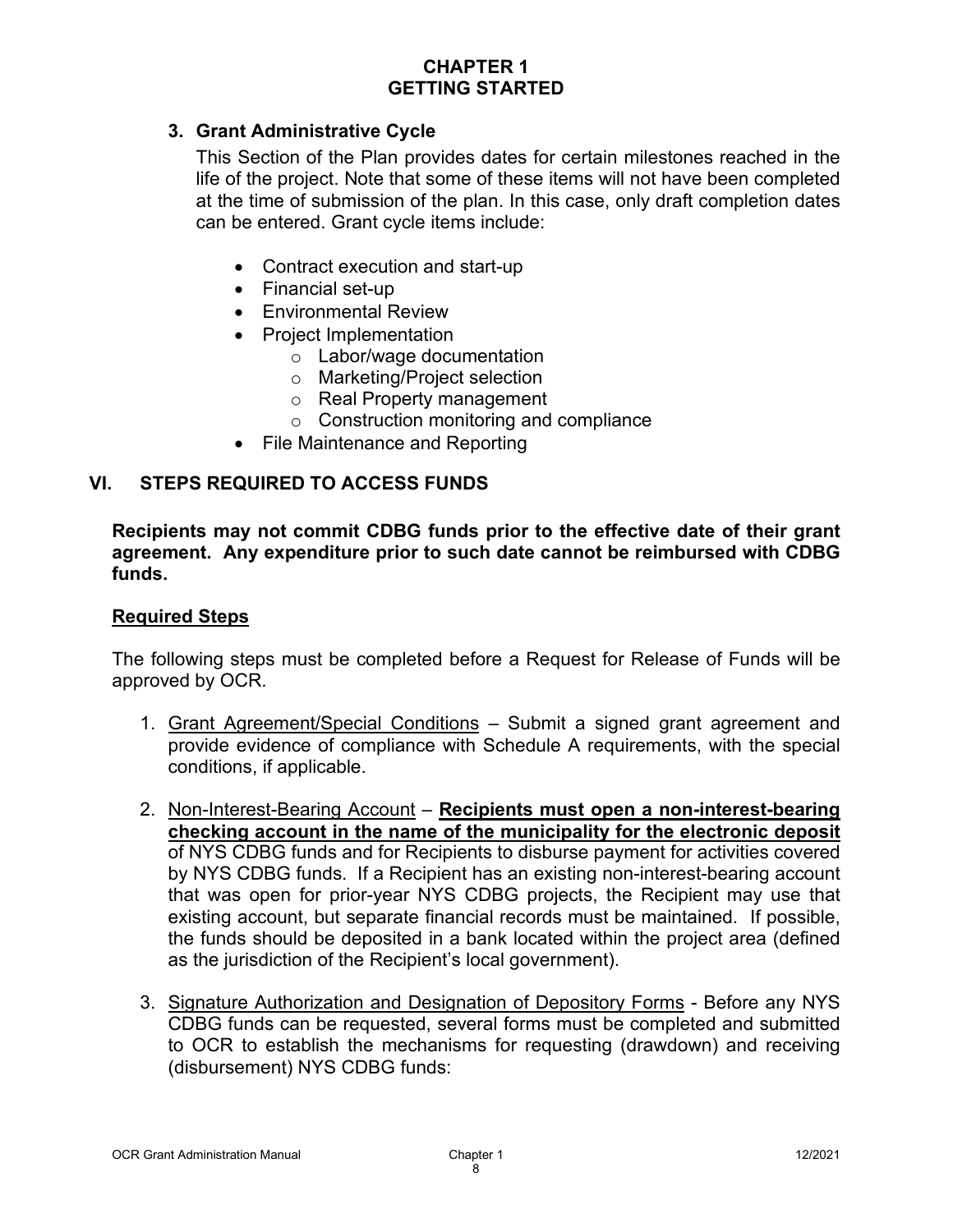- **The Authorized Signature Form (Form 1-1)** designates the **local officials** authorized as signatories for requests for payment. The Chief Elected Official (CEO) must designate at least two municipal employees to sign each payment request (drawdown) to safeguard that grant funds are being used for allowable and authorized costs. The CEO cannot be an authorized signatory. The authorized signatories also cannot be a signatory to the local CDBG check for expenditure of NYS CDBG funds.
- **The Designation of Depository Form (Form 1-2)** authorizes the deposit of NYS CDBG funds directly in the **Recipient's designated bank account** for the project. The Designation of Depository Form must indicate the name and number of the non-interest-bearing account (general depository) to which OCR will authorize the direct deposit of NYS CDBG funds. The account must be in the name of the recipient (i.e. Village of ABC). A new Designation of Depository Form must be submitted for each grant awarded to a Recipient.

E-mail the fully executed 1-1 and 1-2 to your OCR Community/Economic Developer and retain the original in the lcoal Financial Management File. If there is a need for the Recipient to change the authorized signatories or depository, a new set of forms must be submitted to OCR prior to requesting funds.

- 4. **Environmental Review** The National Environmental Policy Act of 1969 ("NEPA") requires Recipients to conduct an environmental review of their projects and establish a written record of their findings, known as an Environmental Review Record. Until a Recipient has completed the environmental and historic requirements covering all project activities (Refer to Chapter 2) and has obtained OCR's approval of its Request for Release of Funds, if applicable, **a Recipient cannot expend or encumber CDBG funds for any activity** except those listed as exempt under 24 CFR 58.34, or which fall under the categorical exclusions set forth in 24 CFR 58.35(b). Complete the environmental and historic review for each activity proposed and submit it with the Request for Release of Funds, if applicable. Refer to Chapter 2, Environmental and Historic Review. Consult your OCR Community/Economic Developer for guidance if you have a question regarding whether or not a particular activity is exempt under NEPA.
- 5. **Release of Funds** To request a release of funds, a Request for Release of Funds and Certification Form must be submitted (except for exempt activities) along with the following for each activity type:
	- **NEPA Exempt Activities** [Exempt under 24 CFR Part 58.34 or categorically excluded under 24 CFR 58.35(b)] A Request for Release of Funds is not required for this determination, but Recipients must comply with the requirements in Chapter 2 of the Grant Administration Manual. Once this determination has been made, the Recipient may then begin incurring costs exempt activities. The form may be submitted with the first request for funds. **If the exempt activities are to be paid in part by other funding sources,**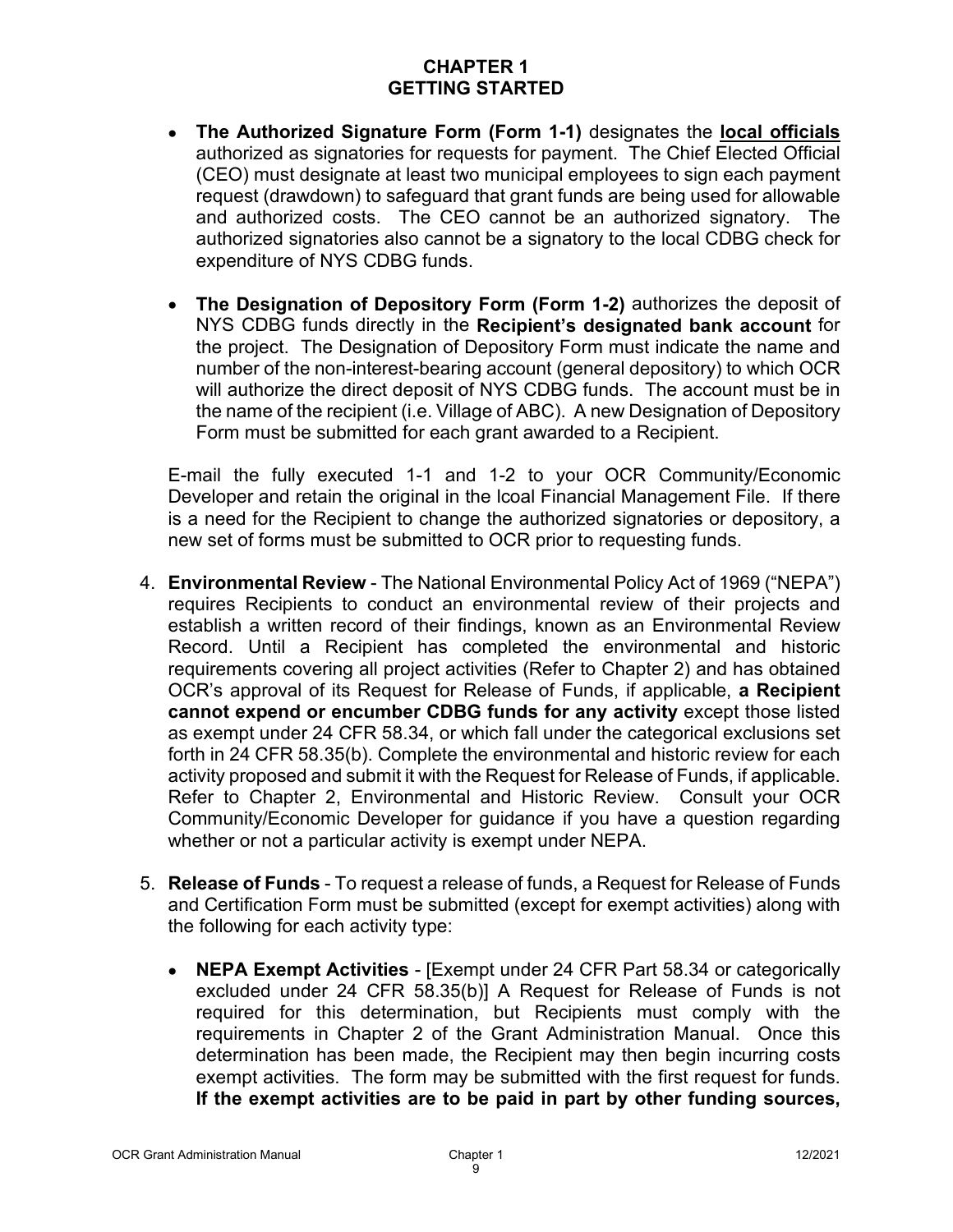**the other funds must be committed to the project before NYS CDBG funds can be drawn down.** Documentation of the determination that each activity or project is exempt must be submitted to OCR and retained in the Recipient's file.

- **NEPA Non-Exempt Activities** The following steps must be completed before a Request for Release of Funds can be considered for authorization of activities that are not exempt under 24 CFR 58.34(a) nor categorically excluded under 24 CFR 58.35.
	- a. Completion of all state and federal environmental reviews, required forms, and the environmental review record, including publishing of all required notices. (See Chapter 2, Environmental and Historic Review.)
	- b. Submittal of the Request for Release of Funds Form and the corresponding environmental review forms to the assigned Program Staff.

After review of the required documents a release of funds will be issued.

When the Recipient receives approval of the Recipient's Certification and Request for Release of Funds, the Recipient may begin committing and drawing down NYS CDBG activity funds. **For projects requiring other funding sources, the non-NYS CDBG funds must be committed to the project before NYS CDBG funds can be obligated.**

**Request for Funds -** Requests for Funds Forms 1-4, 1-5 and 1-6 must be emailed to OCR for processing at [Disbursements@nyshcr.org.](mailto:Disbursements@nyshcr.org) **All requests for funds must include supporting documentation for all expenditures requesting reimbursement.** Supporting documentation, such as invoices and/or payroll documentation of labor, materials, equipment, closing costs, services, and other expenses, must be submitted for each CDBG expenditure, including program delivery and administration. For microenterprise projects, information describing the business use of funds, type of job(s) and number of job(s) must be submitted. The supporting documentation must be dated and include the name of the vendor/contractor/consultant, address of the project/property/business, and the name of the property or business owner.

- 6. It may be necessary for additional materials or information to be requested before processing a request for funds. NYS CDBG funds that have been approved for release will be electronically transferred to the Recipient's bank account within 7- 10 business days. Recipients will be notified if their request for a drawdown is denied or requires corrections.
	- **For projects where Davis-Bacon and New York State wage requirements are applicable, Recipients must submit a copy of the bid package prior to requesting funds for construction for review by their OCR**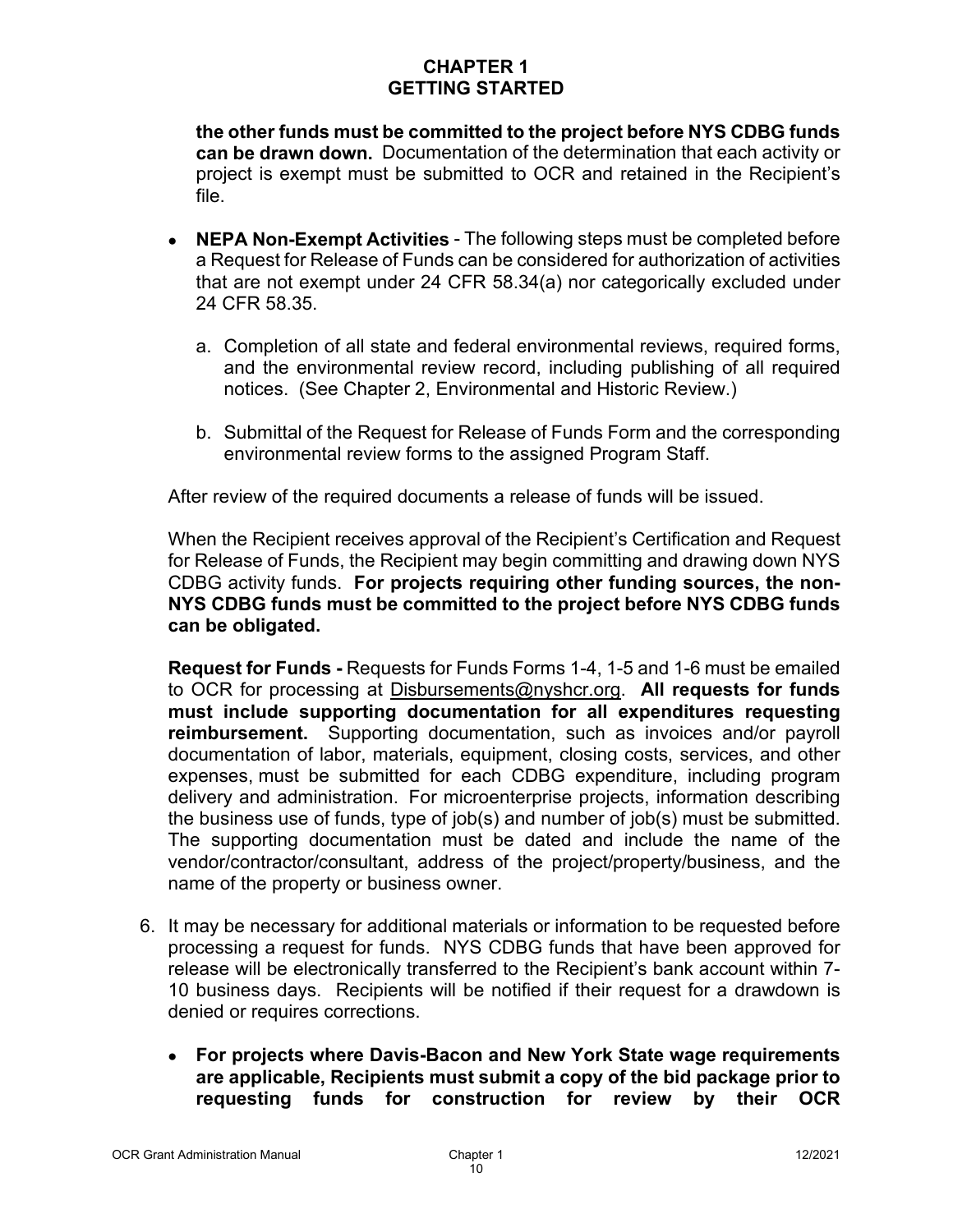**Community/Economic Developer**. Once a determination has been made regarding compliance with the applicable labor standard requirements, the Recipients will be notified of the determination.

- Recipients must minimize the time elapsing between the receipt of NYS CDBG funds and the disbursement of funds for NYS CDBG activities. In determining when to request funds, Recipients must comply with the OCR-approved project schedule and the Recipient's ability to disburse funds in a timely manner, typically within 5 days.
- **Recipients may request funds for exempt activities that were completed prior to receiving a release of funds, in accordance with their program schedule.**
- **OCR will process requests for funds in accordance with Recipients' program schedule. Requests for administration and program delivery expenditures that exceed the budgeted amount accumulated for that quarter or exceed 20% of the program activity expended will not be processed for payment.**

#### <span id="page-11-0"></span>**VII. PUBLIC RELATIONS MATERIALS**

#### **OCR invites all Recipients to submit photographs of their projects at various stages of development for use on the OCR website and in promotional materials and presentations.**

Before submitting photographs to OCR, Recipients must comply with Section 50 of NYS Civil Rights Law, which provides for a "right of privacy. To comply, Recipient must maintain a copy of the Release and License Agreement (Exhibit 1-3) for all projects undertaken by the Recipient. The Release and License Agreement (Exhibit 1-3) must be included in any written agreements entered by the Recipient.

If a person, firm, or corporation uses for advertising purposes, or for the purposes of trade, the name, portrait or picture of any living persons or privately-owned structures without having the signed Release and License Agreement that individual or entity may be guilty of a misdemeanor.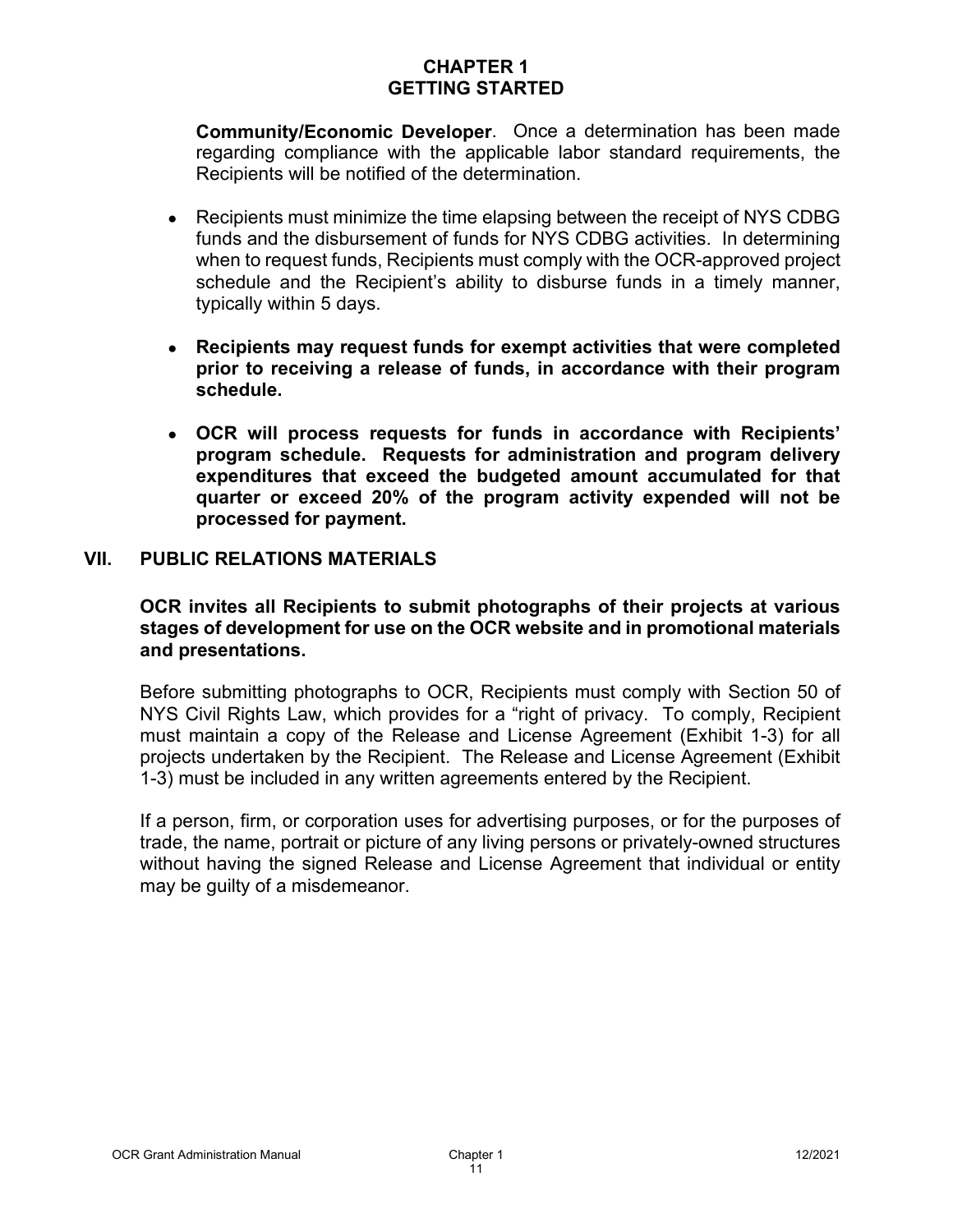### <span id="page-12-0"></span>**VIII. EXHIBITS**

- 1-1 DRAFT/LOCAL RECIPIENT ADMINISTRATIVE PLAN
- 1-2 APPLICABLE LAWS AND REGULATIONS
- 1-3 PHOTOGRAPH RELEASE AND LICENSE AGREEMENT
- 1-4 SUBRECIPIENT AGREEMENT TEMPLATE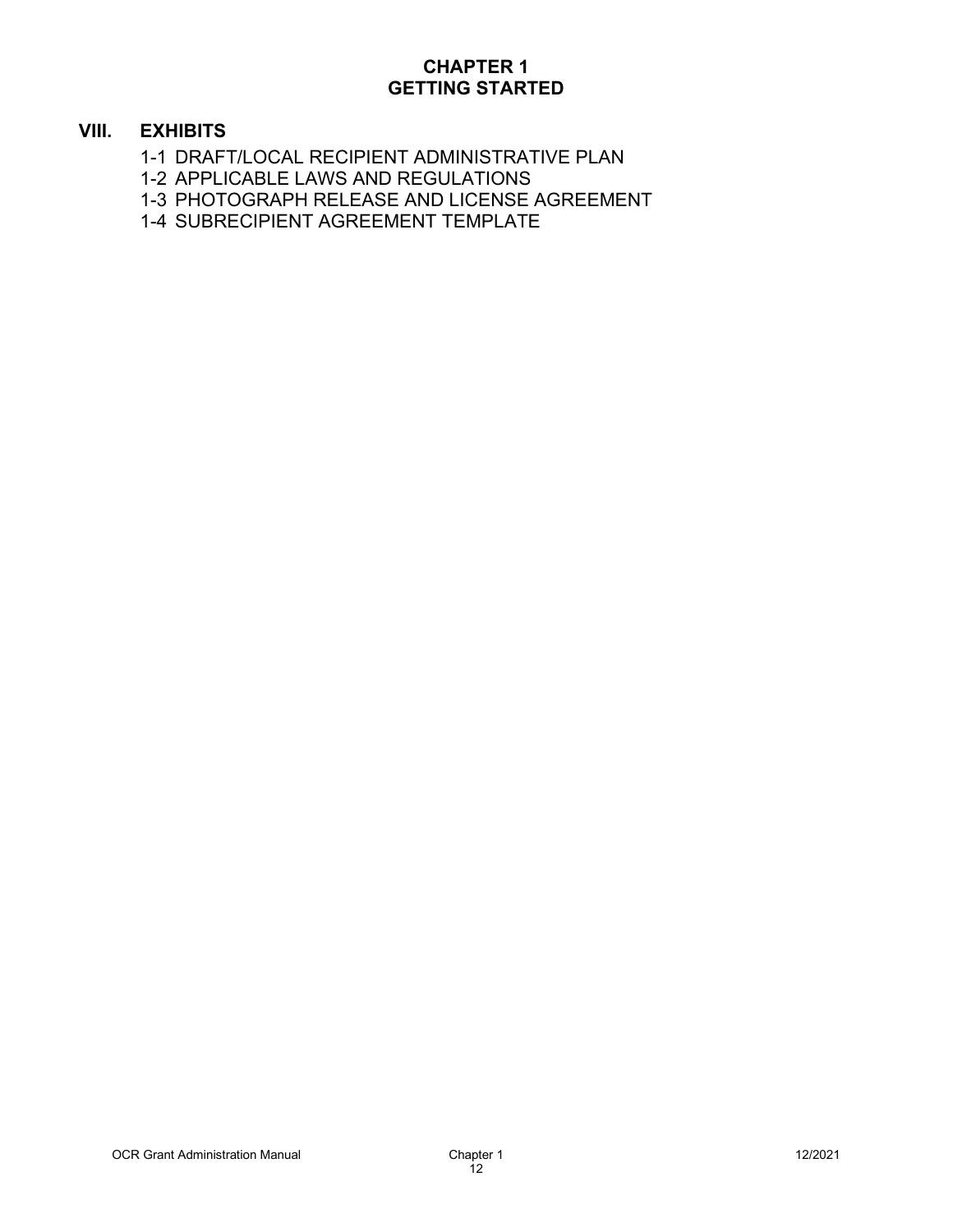#### **Exhibit 1-1 NYS CDBG Program Local Recipient Administrative Plan**

| Recipient              |  |
|------------------------|--|
| CDBG#                  |  |
| Prepared by            |  |
| <b>Submission Date</b> |  |

The Administrative Plan is a required document that **must be submitted by the recipient to the OCR prior to requesting funds for the first time for each project**.

Please fill out all fields as indicated below and send the completed Administrative Plan to your assigned community/economic developer via email.

### **I. Grant Administration Roles**

- Person responsible for overall administration of project Name:\_\_\_\_\_\_\_\_\_\_\_\_\_\_\_\_\_\_\_\_\_\_\_\_\_\_\_\_\_\_ Title: \_\_\_\_\_\_\_\_\_\_\_\_\_\_\_\_\_\_\_\_\_\_\_\_\_\_\_\_\_\_\_\_ o For ED/SB/ME projects: Is this person also responsible for monitoring the business during the project term? Yes
	- $\Box$  If No, please provide the person's -Name:\_\_\_\_\_\_\_\_\_\_\_\_\_\_\_\_\_\_\_\_\_\_\_ Title: \_\_\_\_\_\_\_\_\_\_\_\_\_\_\_\_\_\_\_\_\_\_\_\_\_\_
	- o For Housing projects: Is this person also responsible for monitoring construction during the project term?
		- □ Yes

 $\Box$  If No, please provide the person's -Name:\_\_\_\_\_\_\_\_\_\_\_\_\_\_\_\_\_\_\_\_\_\_\_ Title: \_\_\_\_\_\_\_\_\_\_\_\_\_\_\_\_\_\_\_\_\_\_\_\_\_\_

• Person from municipality responsible for preparing Request for Proposals/Qualifications (RFP/Q), (if applicable) - Name:\_\_\_\_\_\_\_\_\_\_\_\_\_\_\_\_\_\_\_\_\_\_\_\_\_\_\_\_\_ Title: \_\_\_\_\_\_\_\_\_\_\_\_\_\_\_\_\_\_\_\_\_\_\_\_\_\_\_\_\_\_\_

| • Consultant (if applicable) -<br>Name:        | Title: |  |
|------------------------------------------------|--------|--|
| Person responsible for monitoring consultant - |        |  |

|       | ○ Person responsible for monitoring consultant - |  |
|-------|--------------------------------------------------|--|
| Name: | ™itle∶                                           |  |
|       |                                                  |  |

- Subrecipient Contact (if applicable) Name: et al. Title: et al. Title: et al. Title: et al. Title: et al. Title: et al. Title: et al. Title: et al. Title: et al. Title: et al. Title: et al. Title: et al. Title: et al. Title: et al. Title: et al. Title: et al.
	- o Person responsible for monitoring subrecipient Name: example and the set of the set of the set of the set of the set of the set of the set of the set of the set of the set of the set of the set of the set of the set of the set of the set of the set of the set of the se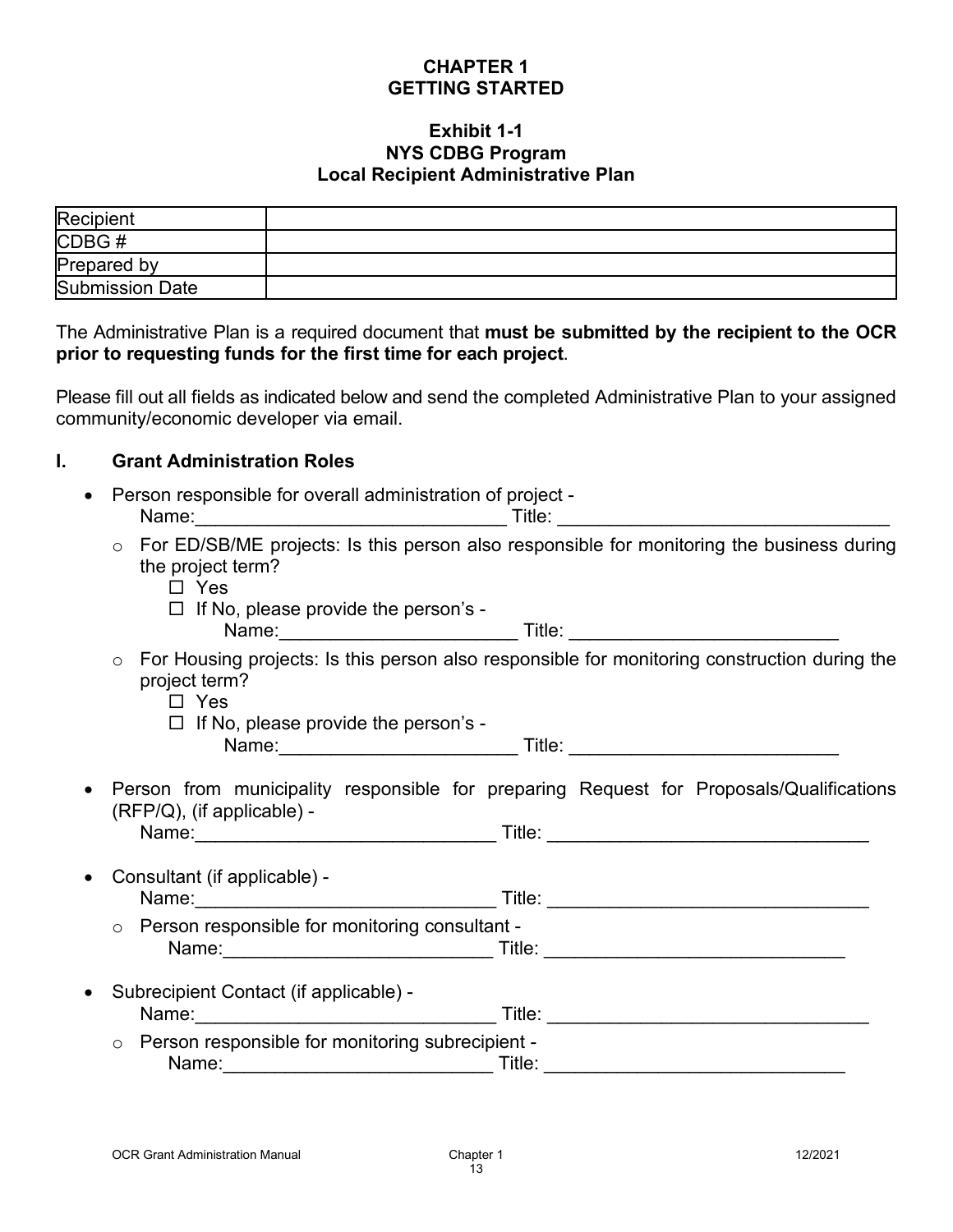• Financial Management – *a different individual must be identified for each line below*

| $\circ$ Person who approves expenditures as it relates to CDBG:<br>Name: | Title: |  |
|--------------------------------------------------------------------------|--------|--|
| o Person who signs CDBG Checks:<br>Name:                                 | Title: |  |
| o Person responsible for general ledger transactions:<br>Name:           | Title: |  |

II. **Procurement.** Will the project require Request for Proposals/Qualifications? If **yes**, see below:

Procurement Requirements for Request for Proposals/Qualifications (RFP/Q):

- Clearly specify within the RFP the minimum qualification that must be met in order for a proposal to be considered, as well as all significant evaluation factors and a scoring system
- Provide an adequate period of time within which bidders could submit a response to the RFP (Generally 3-4 weeks).
- Sufficiently advertise in a publication of general circulation and in minority newspapers to allow for open and fair competition
- Make outreach efforts to identify qualified firms that might be interested in submitting a proposal for the contract, including qualified MBE's, WBE's, small businesses, and local businesses. For example, OCR can accept a posting in a minority newspaper, NYS Contract Reporter, or evidence of direct outreach to MWBE firms (via email, mail, or fax). All or one of these methods would be sufficient.
	- $\circ$  Minority and Women's Business Enterprises (MWBE) Recipient must demonstrate good-faith efforts to contract with M/WBE firms. See [Chapter 7 of the OCR GAM](https://hcr.ny.gov/system/files/documents/2019/11/cdbg-grant-administration-manual-chapter-7-other-federal-requirements.pdf) for additional information

At time of the Administrative Plan's submission, has an RFP/RFQ been issued? If **yes,** see below: *Please note additional attachments will be required, see checklist on last page.* 

\_\_\_\_\_\_\_\_\_\_\_\_\_\_\_\_\_\_\_\_\_\_\_\_\_\_\_\_\_\_\_\_\_\_\_\_\_\_\_\_\_\_\_\_\_\_\_\_\_\_\_\_\_\_\_\_\_\_\_\_\_\_\_\_\_\_

- What was the date the RFP was published?: \_\_\_\_\_\_\_\_\_\_\_\_\_\_\_\_\_\_\_\_\_\_\_\_\_\_\_\_\_\_
- What was the due date of the RFP?:
- How was MWBE outreach conducted?:

• Number of proposals received

• If only 1 response was received, date OCR was notified: \_\_\_\_\_\_\_\_\_\_\_\_\_\_\_\_\_\_\_\_\_\_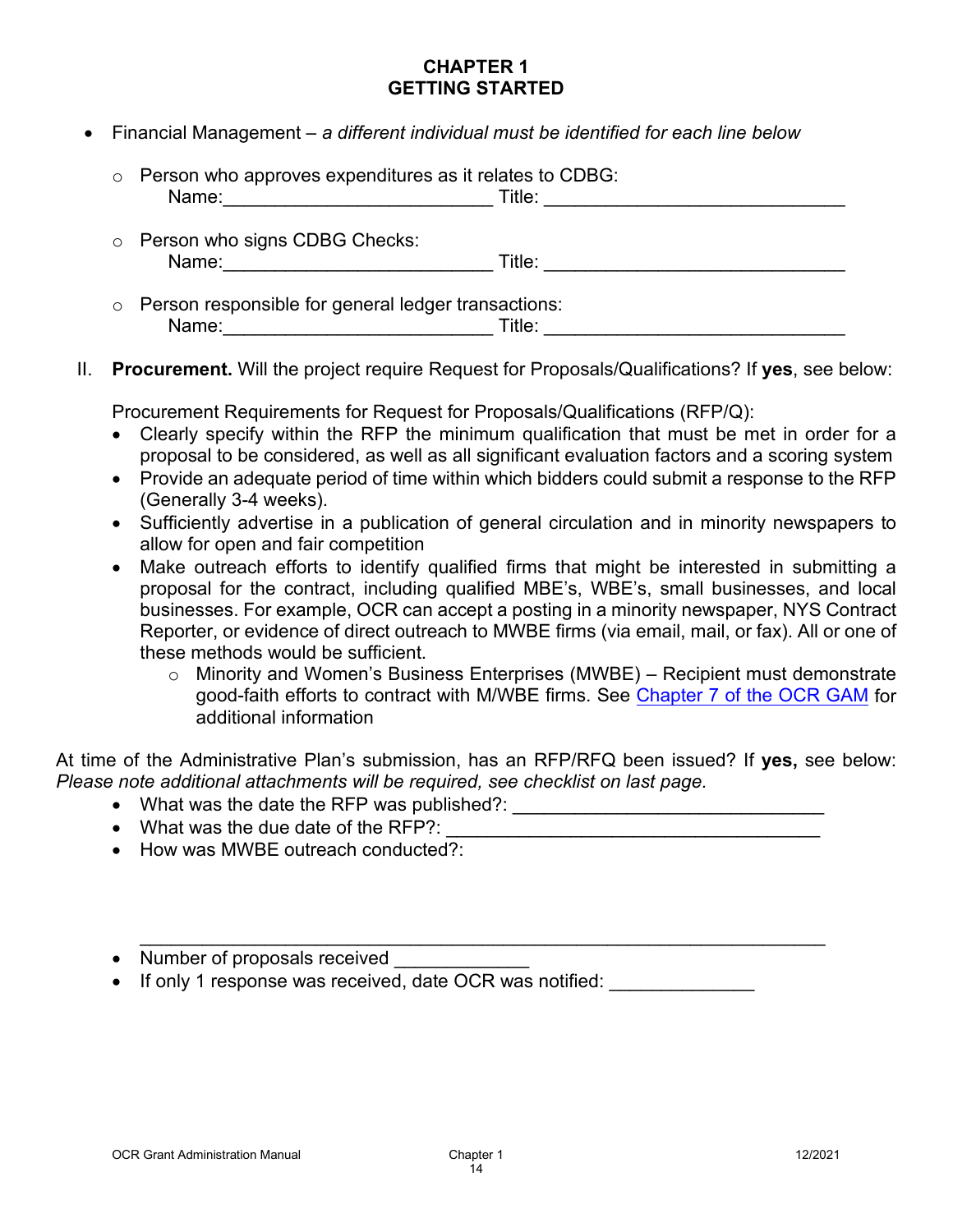### **III. National Objective**

| What Would<br>You Like to Do?             | Outcome               | National<br>Objective                                                      | Documentation<br>Needed                                                                                |
|-------------------------------------------|-----------------------|----------------------------------------------------------------------------|--------------------------------------------------------------------------------------------------------|
| <b>Housing</b><br>Rehabilitation          | <b>Housing Units</b>  | LMH (Low/Mod<br>Housing                                                    | <b>Document</b><br><b>Household Income</b>                                                             |
| Homeownership                             | <b>New Homeowners</b> | LMH (Low/Mod<br>Housing                                                    | <b>Document</b><br><b>Household Income</b>                                                             |
| Public and<br><b>Community Facilities</b> | People, Jobs          | LMA, LMC, LMJ<br>(Low/Mod area,<br>clientele/special<br>populations, jobs) | $LMA - area$ income<br>surveys LMC-<br><b>Surveys or census</b><br>LMJ-Income<br><b>Certifications</b> |
| <b>Small Business</b>                     | Jobs                  | LMJ (Low/Mod<br>Jobs)                                                      | Income<br>certifications                                                                               |
| Microenterprise                           | Jobs, Businesses      | LMJ, LMCMC<br>(Low/Mod Jobs,<br>Low/Mod owners                             | LMJ-Income<br><b>Certifications LMCMC</b><br>- Tax Returns                                             |
| <b>Public Services</b>                    | People                | LMC (Low/Mod<br>Clientele)                                                 | <b>Document</b><br><b>Household Income</b>                                                             |

Which national objective is being met in this project?

- $\Box$  LMH (LMI Housing Benefit)
- $\Box$  LMA (LMI Area Basis)
- $\Box$  LMC (LMI Limited Clientele)
- $\Box$  LMJ (Job Creation or Retention)
- LMCMC (Limited Clientele, Micro-enterprises)

Please provide a file path or brief description of where national objective documentation is stored or maintained (e.g. income surveys, family income forms, tax returns – microenterprise):

\_\_\_\_\_\_\_\_\_\_\_\_\_\_\_\_\_\_\_\_\_\_\_\_\_\_\_\_\_\_\_\_\_\_\_\_\_\_\_\_\_\_\_\_\_\_\_\_\_\_\_\_\_\_\_\_\_\_\_\_\_\_\_\_\_\_\_\_\_\_\_\_\_\_\_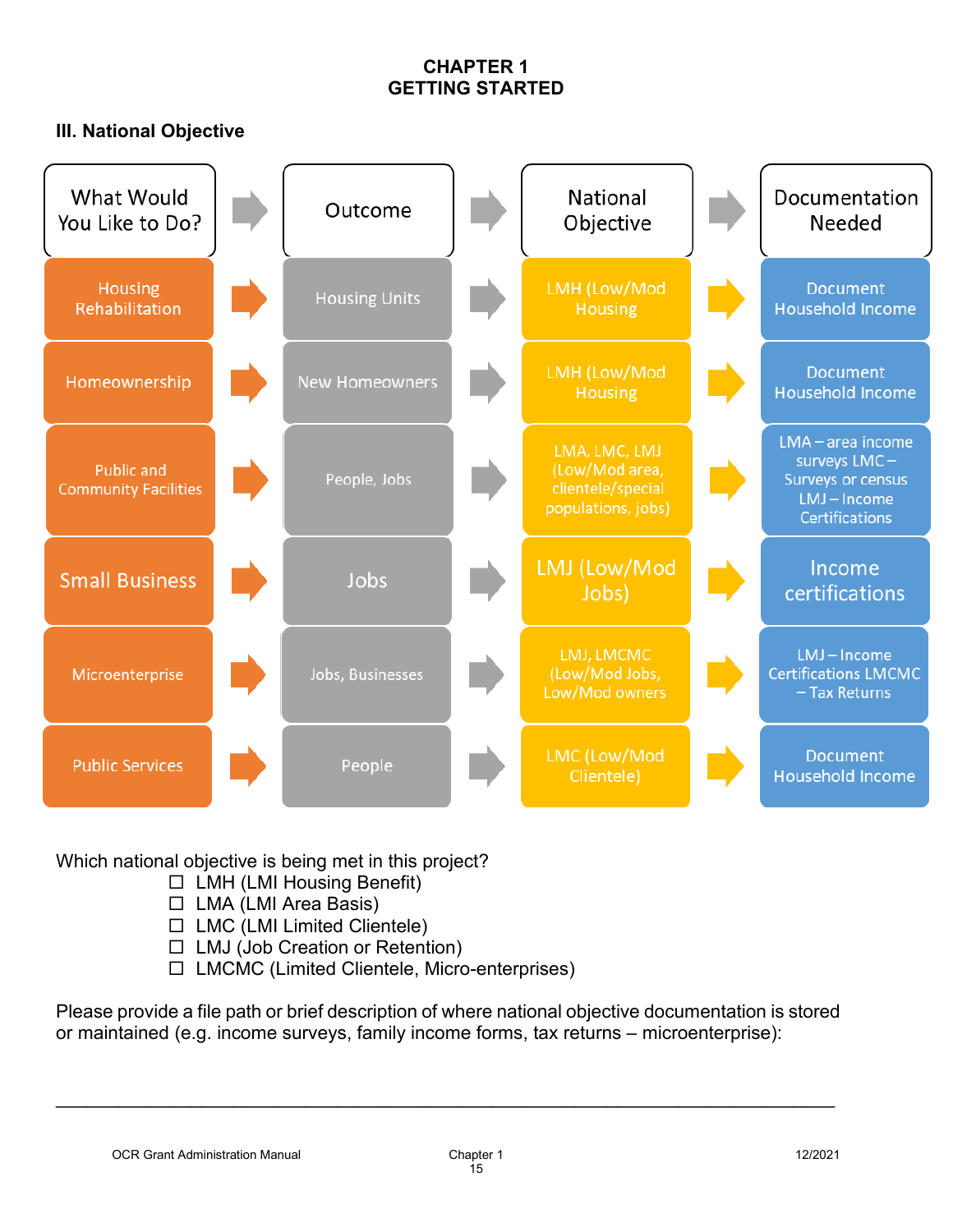#### I**V. Required Attachments**

The following documentation is **required** for the CDBG Program and **must be attached** to this Administrative Plan.

- Attach **Fair Housing Plan**, to include the:
- $\Box$  Resolution naming a Fair Housing Officer
- $\Box$  Documentation of any efforts to Affirmatively Further Fair Housing (AFFH). See [Chapter 7 of the OCR GAM](https://hcr.ny.gov/system/files/documents/2019/11/cdbg-grant-administration-manual-chapter-7-other-federal-requirements.pdf) or visit the [Fair and Equitable Housing Office](https://hcr.ny.gov/fair-and-equitable-housing-office) website.
- Attach **Section 504 Accessibility** self-evaluation.

Does the municipality have fifteen (15) or more employees? If yes, see below:

 Attach **Grievance Procedure** for ADA- related complaints, and method and evidence of public notice.

See [Chapter 7 of the OCR GAM](https://hcr.ny.gov/system/files/documents/2019/11/cdbg-grant-administration-manual-chapter-7-other-federal-requirements.pdf) or HUD's [Fair Housing website](https://hcr.ny.gov/fair-and-equitable-housing-office) for further information.

 Attach **Procurement Policy**, Recipient must have a local procurement policy that addresses each item listed in [2 CFR 200.318 -](https://www.govregs.com/regulations/expand/title2_chapterII_part200_subpartD_subjgrp31_section200.318) .326 in place. \*\*Affirmative MWBE/Section 3 language should be included in local procurement policy

Did the project undergo the Request for Proposals/Qualifications process? If yes, see below:

- $\Box$  Copy of the RFP
- □ Affidavit of Publication
- □ Evidence of MWBE Outreach

See [Chapter 7 of the OCR GAM](https://hcr.ny.gov/system/files/documents/2019/11/cdbg-grant-administration-manual-chapter-7-other-federal-requirements.pdf) for further information.

*\*As the recipient completes individual procurements, evidence thereof must be submitted to the community/economic developer.*

 Attach **EEO Policy**, which includes Equal Employment Opportunity language in all procurements and the language must also be included in the local procurement policy. See [Chapter 7 of the OCR GAM](https://hcr.ny.gov/system/files/documents/2019/11/cdbg-grant-administration-manual-chapter-7-other-federal-requirements.pdf) for further information.

Does the municipality have over one hundred (100) employees? If yes, see below:

 Attach the most recently submitted **EEO-4 Survey** See [Chapter 7 of the OCR GAM](https://hcr.ny.gov/system/files/documents/2019/11/cdbg-grant-administration-manual-chapter-7-other-federal-requirements.pdf) or the [Federal EEO-4](https://eeocdata.org/) website for further information.

Does the municipality have a subrecipient listed on the grant? If yes, see below:

 Attach the **Subrecipient Agreement**. Recipients must send OCR any subrecipient agreements they enter into for review.

Is the CDBG Project subject to Section 3? If yes, see below:

 Attach **Section 3 Policy, or** Recipients must have approved Section 3 Plan on file with the OCR.

See [Chapter 7 of the OCR GAM](https://hcr.ny.gov/system/files/documents/2019/11/cdbg-grant-administration-manual-chapter-7-other-federal-requirements.pdf) or the HCR [Section 3 Compliance](https://hcr.ny.gov/section-3-compliance) website.

Does the municipality have a consultant listed on the grant? If yes, see below:

 Attach the **Consultant Agreement**. Recipients must also send OCR any consultant agreements they enter into for review.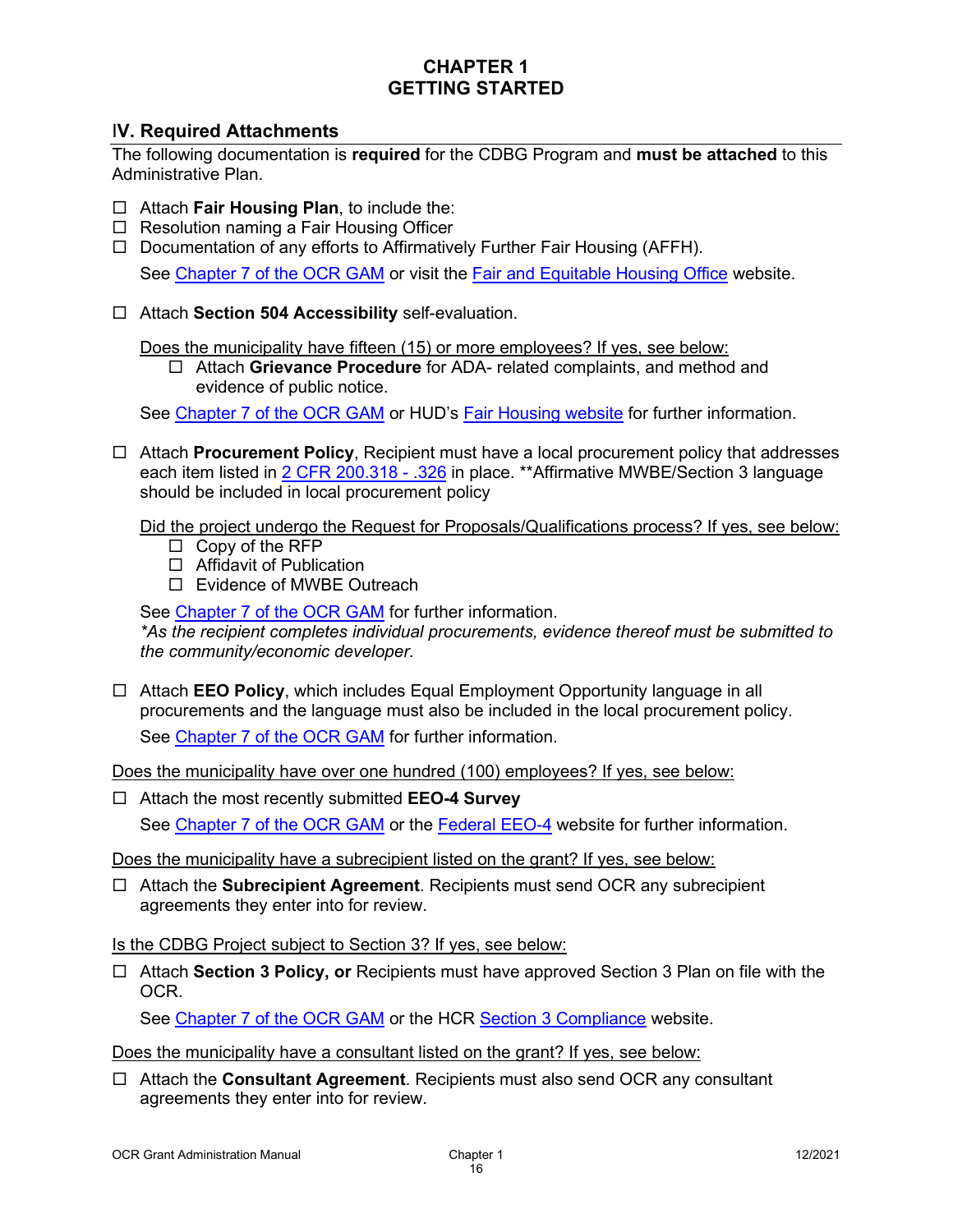Does this project contain a Housing, Housing Rehab, or Homeownership Activity? If yes, see below:

- □ Attach [5-1 CDBG Lead Based Paint Compliance Certification -](https://hcr.ny.gov/system/files/documents/2018/10/5-1-cdbg-leadbasedpaintcompliancecertification-rehab.pdf) Rehab
- Attach [5-2 CDBG Lead Based Paint Compliance –](https://hcr.ny.gov/system/files/documents/2018/10/5-2-cdbg-leadbasedpaintcompliancecertification-acquisition.pdf) Acquisition

Does this project anticipate indirect costs being charged to the program? If yes, see below:

□ Cost Allocation Plan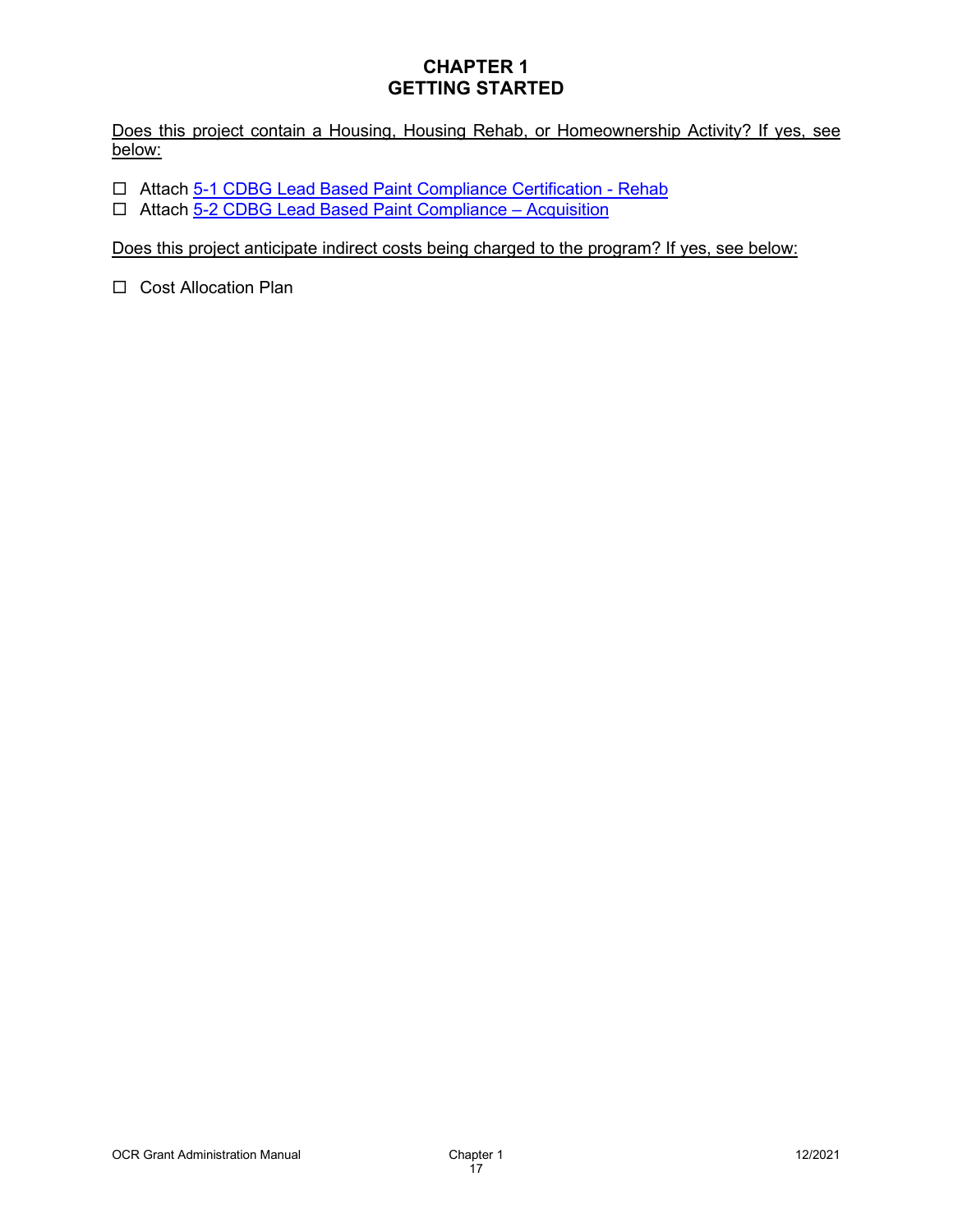### **EXHIBIT 1-2**

### **APPLICABLE LAWS AND REGULATIONS**

The following is a list of applicable federal and state laws and regulations that may impact your CDBG funded activities. This list is not an all-inclusive list of the applicable state and federal laws and regulations. It is the responsibility of the Recipient to understand the applicability of all laws and regulations. Recipients are responsible for complying with and obtaining copies of all applicable federal and state laws and regulations. For additional information regarding the federal laws and regulations and for copies of federal regulations, refer to HUD's website, [www.HUD.gov](http://www.hud.gov/) and the Code of Federal Regulations website, [https://www.ecfr.gov.](https://www.ecfr.gov/)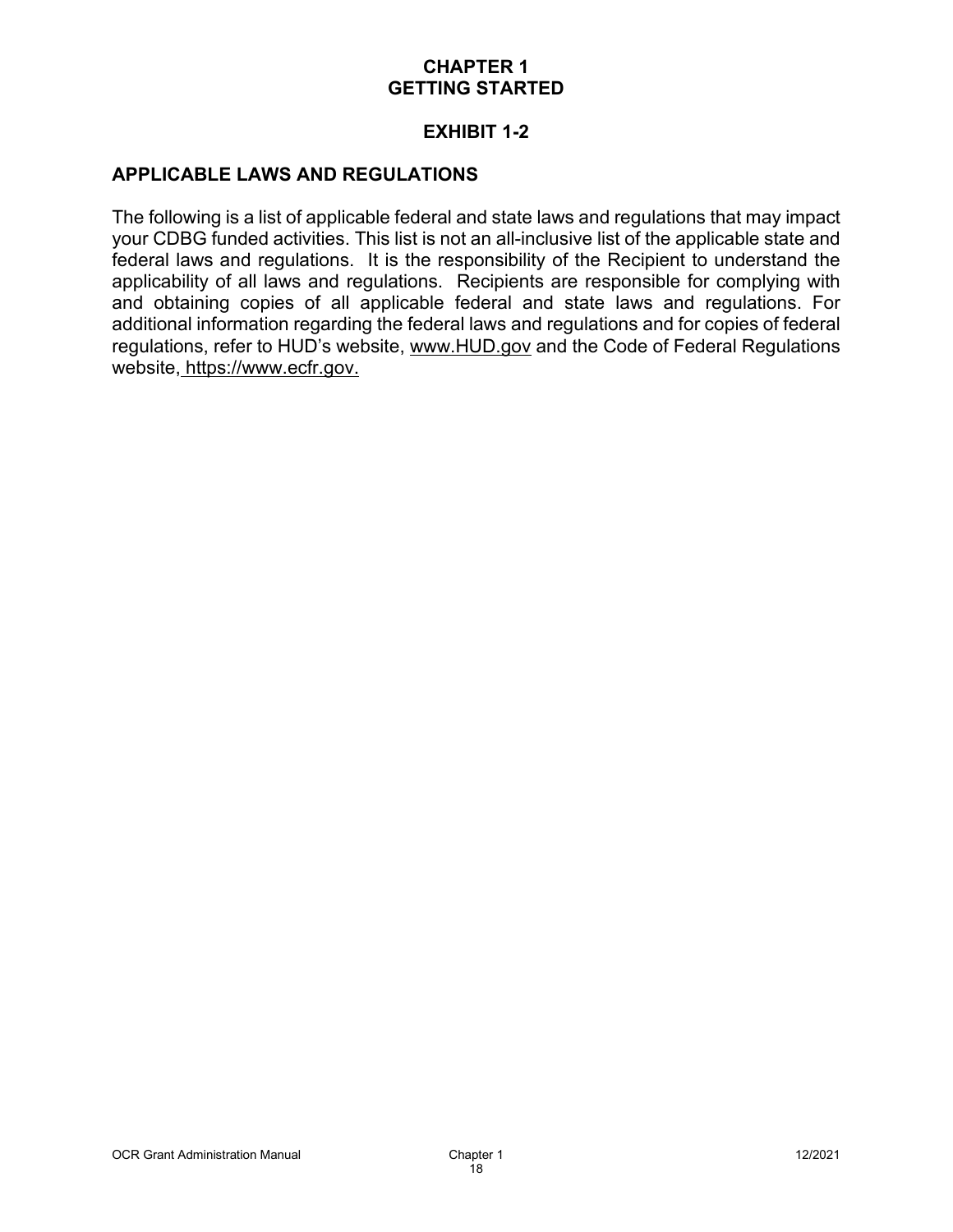# **A. Civil Rights**

Several federal and state statutes, portions of the NYS CDBG regulations, and three Presidential Executive Orders contain civil rights and affirmative action provisions that apply to all programs funded with federal monies. Civil rights compliance and monitoring responsibilities are outlined in the following summary of federal and state laws, Executive Orders, and NYS CDBG program regulations.

Title VI of the Civil Rights Act of 1964 (42 USC 2000d et seq. 24 CFR Part 1)

Title VI provides that no person shall be excluded from participation in, be denied program benefits of, or be subjected to discrimination on the basis of race, color, or national origin under any program activity receiving federal financial assistance.

National Affordable Housing Act of 1990 (42 USC 12832) The nondiscrimination clause of the National Affordable Housing Act of 1990 states:

*"No person in the United States shall on the grounds of race, color, national origin, religion, or sex be excluded from participation in, be denied the benefits of, or be subjected to discrimination under any program or activity funded in whole or in part with funds made available under this subchapter. Any prohibition against discrimination on the basis of age under the Age Discrimination Act of 1975 (42 USC 6101 et seq.) or with respect to an otherwise qualified handicapped individual as provided in section shall also apply to any such program or activity."*

Rehabilitation Act of 1973, Section 504, as amended (29 USC 794) Section 504 is explicitly incorporated into Title II, Subtitle F, Section 282 of the *National Affordable Housing Act* of 1990. It states:

> *"No otherwise qualified handicapped individual in the United States, as defined in section 705(20) shall, solely by reason of his or her handicap, be excluded from the participation in, be denied the benefits of, or be subjected to discrimination under any program or activity receiving federal financial assistance."*

Although similar in wording, Section 504 of the Rehabilitation Act differs conceptually from Title VI of the Civil Rights Act and Section 282 of the National Affordable Housing Act. The premise of Title VI and Section 282 is that there are no inherent differences or inequalities between the general public and the persons protected by these provisions; therefore, there should be no differential treatment in the administration of federal programs. The premise of Section 504 is that affirmative steps must be taken to ensure that persons who are inherently unequal (the handicapped) are not discriminated against as a result of administrative procedures or NYS CDBG project activities. Handicapped persons may need different treatment in order to be afforded equal access to federally assisted programs and activities; thus, identical treatment may in fact constitute discrimination.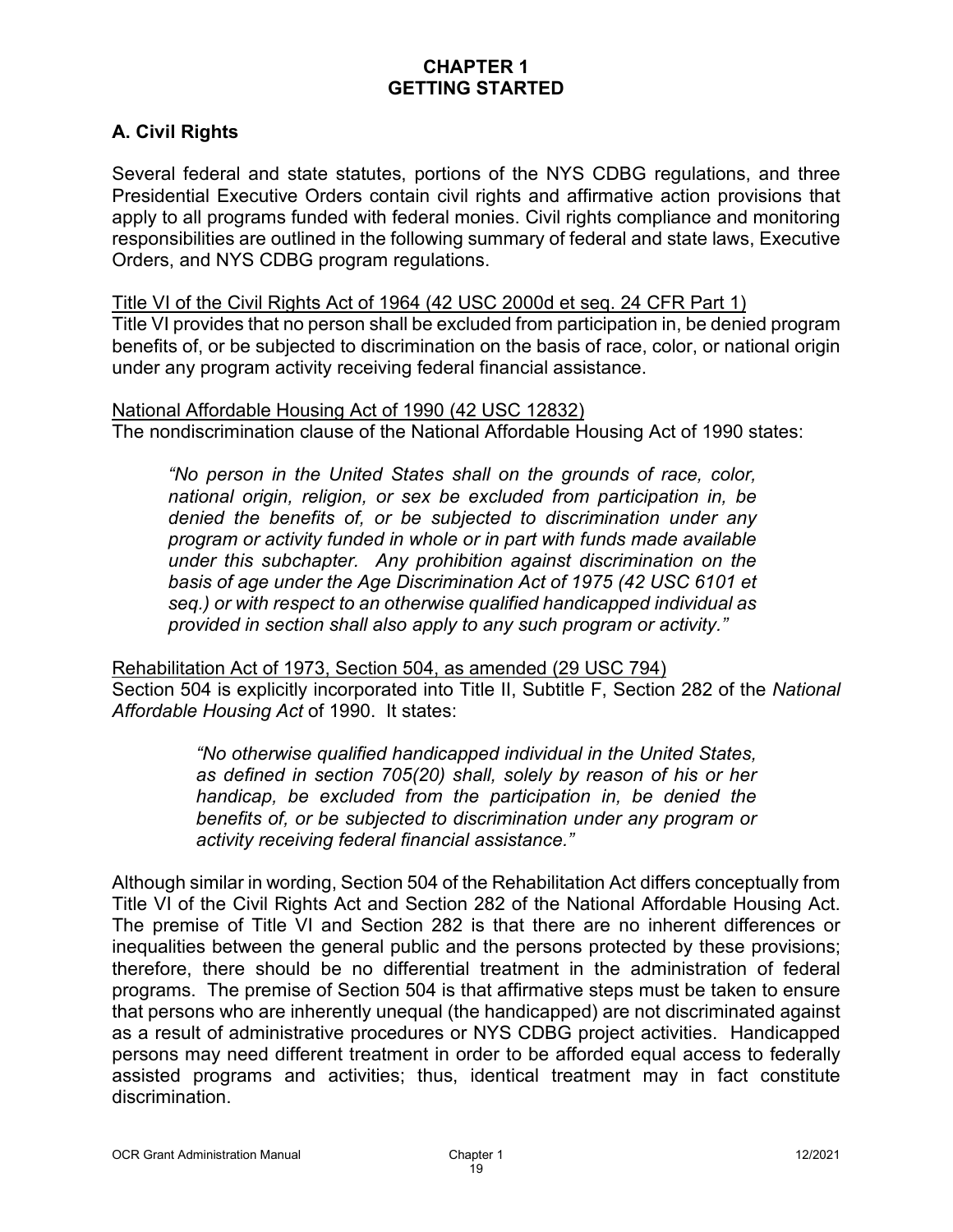24 CFR Part 8, Nondiscrimination Based on Handicap in Federally-assisted Programs and Activities of the Department of Housing and Urban Development.

#### Americans with Disabilities Act (ADA) of 1990 (42 USC 12101 et seq.)

The Americans with Disabilities Act (ADA) of 1990 guarantees equal opportunity in employment, public accommodations, transportation, state and local government services, and telecommunications, for individuals with disabilities.

#### Architectural Barriers Act of 1968 (42 USC 4151-4157)

HUD implementing regulations at 24 CFR Part 40, prescribe standards for the design, construction, and alteration of *publicly owned* residential structures to ensure that physically handicapped persons will have ready access to, and use of, such structures.

The Age Discrimination Act of 1975 (42 USC 6101 et seq.) This act is explicitly incorporated into Title II, Subtitle F of the *National Affordable Housing Act* of 1990. The *Age Discrimination Act* states:

> *"No person in the United States shall, on the basis of age, be excluded from participation in, be denied the benefits of, or be subjected to discrimination under, any program or activity receiving federal financial assistance."*

Equal Employment Opportunities under HUD Assisted Contracts, Executive Order 11246, as amended by Executive Order 11375 Implementing regulations at 41 CFR Chapter 60 Nondiscrimination in employment is required for all federally assisted contracts.

Title VIII of the Civil Rights Act of 1968 (42 USC 3601 et seq.) as amended by the Fair Housing Amendments Act of 1988 [the Fair Housing Act], provides for fair housing throughout the United States.

### Fair Housing Act, Executive Order 11063, as amended by Executive Order 12259 (Equal Opportunity in Housing)

The Fair Housing Act requires HUD to take all actions necessary and appropriate to prevent discrimination in housing and related facilities that are funded in whole or in part with federal financial assistance. Federally funded activities that fall under these provisions include mortgage insurance, guaranty programs, and grants used to acquire, clear, relocate, or otherwise prepare a housing site. The Act's provisions are also binding on housing related practices of lending institutions, insofar as such practices relate to loans ensured and guaranteed by the federal government. Implementing regulations in 24 CFR Part 107.

Housing and Community Development Act of 1968, Section 3 (12 USC 1701u), as amended, 24 CFR Part 135

This law provides that, to the greatest extent feasible, opportunities for training and employment must be given to lower-income residents of NYS CDBG assisted projects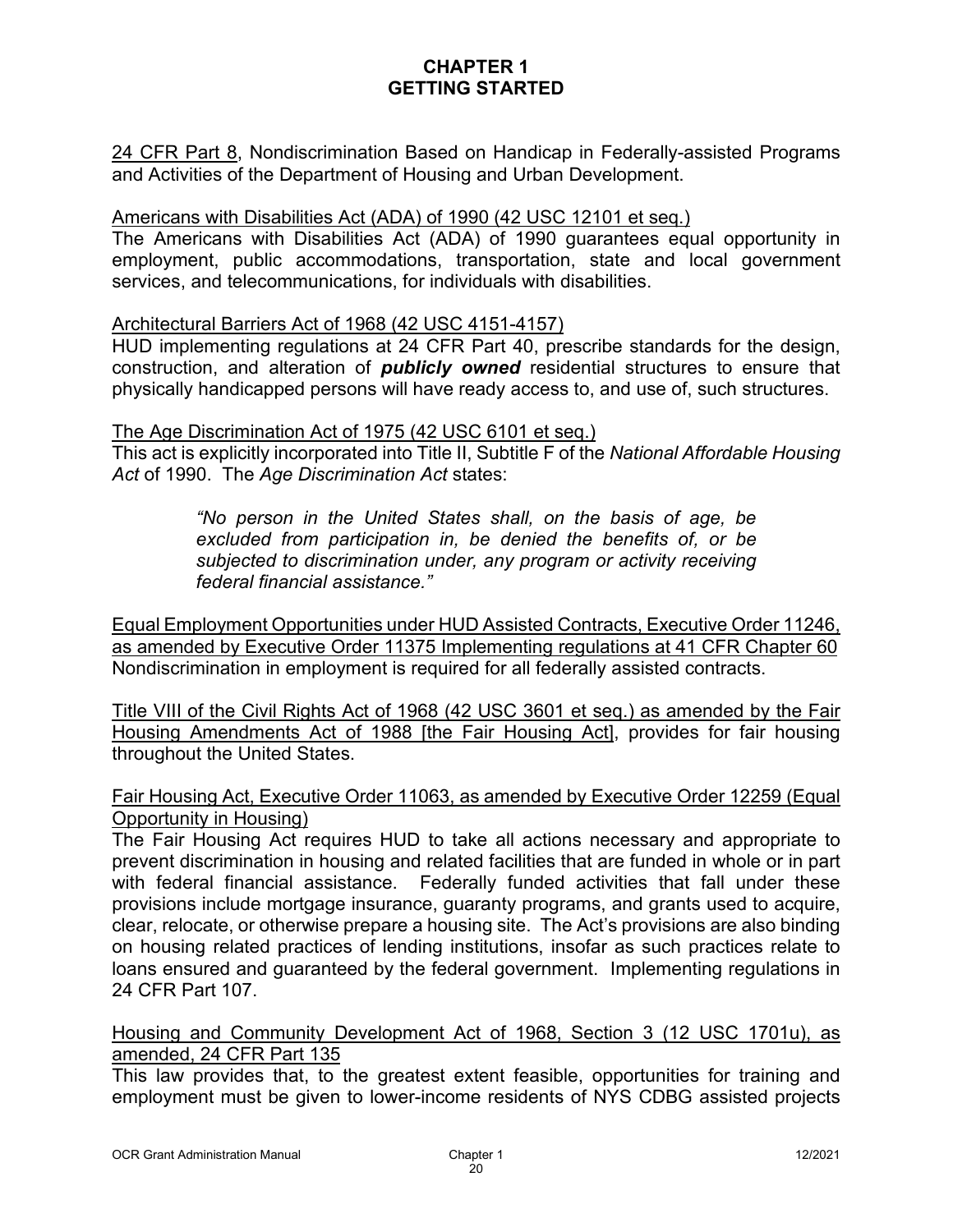and that contracts for work in connection with such projects should be awarded to business concerns located in or owned in substantial part by project-area residents.

Women Business Enterprise and Minority Business Enterprise, Executive Order 12138, 11625, and 12432

These regulations establish the development of Women and Minority Business Enterprises (DBEs) as a national priority.

Uniform Administrative Requirements, Cost Principles and Audit Requirements for Federal Awards, 2 CFR Part 200

This federal regulation establishes procurement standards to be followed in federal assistance programs. 2 CFR 200.321 requires the Recipient and any Subrecipient to take all necessary affirmative steps to ensure that DBEs in labor surplus areas are used when possible in the procurement of goods and services for NYS CDBG funded activities.

### **B. Conflict of Interest**

2 CFR 200.317-.326 Procurement Refer to Chapter 4 of the Grant Administration Manual

24 CFR 570.489 Conflict of Interest

Refer to Chapter 5 of the Grant Administration Manual

### **C. Environmental and Historic**

Section 104(g) of the Housing and Community Development Act of 1974 (42 USC 5304) This section of the Act expresses the intent that the policies of the National Environmental Policy Act of 1969 (NEPA) and other provisions of law which further the purpose of NEPA be effectively implemented in connection with the expenditure of funds under NYS CDBG. Other such provisions of law which further the purpose of NEPA are specified in regulations contained in 24 CFR Parts 51 and 58.

#### National Environmental Policy Act of 1969 (42 USC 4321, et seq.)

Implementing regulations can be found at 24 CFR Part 50, 40 CFR Parts 1500-1508). The purpose of this Act is to attain the widest use of the environment without degradation, risk to health or safety, or other undesirable and unintended consequences. The federal environmental review procedures are a part of this process.

#### 24 CFR Part 58 - Environmental Review Procedures for Entities Assuming HUD Environmental Responsibilities (April 30, 1996)

This provides guidance to Recipient for the implementation of NEPA for NYS CDBG projects. It defines the Recipient's and the state's responsibilities in conducting an environmental review and details the procedures necessary to ensure compliance with the applicable regulations.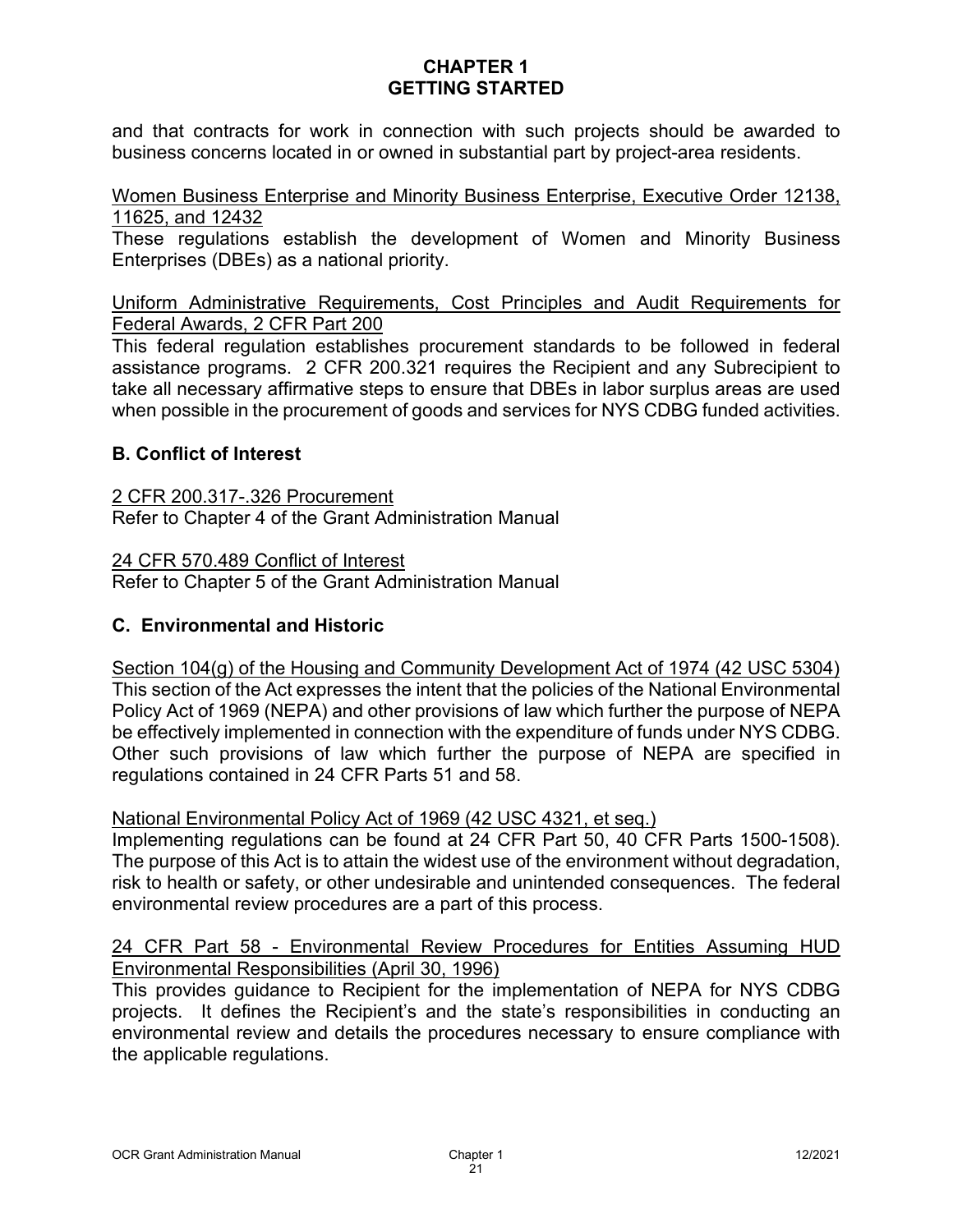24 CFR Part 51 - Environmental Criteria and Standards: Subpart B, Noise Abatement and Control; Subpart C, Citing of HUD-Assisted Projects Near Hazardous Operations Handling Conventional Fuels or Chemicals of an Explosive or Flammable Nature; and Subpart D, Citing of HUD Assisted Projects in Runway Clear Zones at Civil Airports and Clear Zones and Accident Potential Zones at Military Airfields

These regulations provide standards for determining whether the proposed location of a HUD-assisted project will be in an unacceptable proximity to sources of noise or hazardous operations, which pose risk to human health and welfare. In addition, these regulations prohibit the use of HUD assistance in areas determined to have high risk potential near airports. With respect to noise and hazardous operations, guidance is provided for establishing mitigation procedures that, in some cases, will reduce the noise level or danger from hazardous operations to an acceptable level or degree.

Clean Air Act (42 USC 7401 et seq.) as amended, particularly sections 7506(c) and (d) This Act prohibits engaging in, supporting in any way, or providing financial assistance for, licensing or permitting, or approving any activity which does not conform to the state implementation plan for national primary and secondary ambient air quality standards.

Determining Conformity of Federal Actions to State or Federal Implementation Plans (EPA. 40 CFR parts 6, 51, 93)

### Flood Disaster Protection Act of 1973, (42 USC. 4001-4128)

Section 102(a) required, on and after March 2, 1974, the purchase of flood insurance, as a condition for the receipt of any federal financial assistance for construction or acquisition purposes for use in any area that has been identified by the Secretary of HUD as an area having special flood hazards.

### Executive Order 11988, May 24, 1977: Floodplain Management (42 FR 26951, et seq.), as interpreted in 24 CFR part 55

The intent of this Executive Order is to avoid, to the greatest extent possible, adverse impacts associated with the occupancy and modification of floodplains, as well as to avoid direct or indirect support of floodplain development wherever there is a practical alternative.

Executive Order 11990, May 24, 1977: Protection of Wetlands (42 FR 26961, et seq.) The intent of this Executive Order is to avoid adverse impacts associated with the destruction or modification of wetlands and to avoid direct or indirect support of new construction in wetlands, wherever there is a practical alternative. The grant Recipient must avoid undertaking or providing assistance for new construction in wetlands unless there is no practical alternative to such construction and the proposed action includes all practical measures to minimize harm to wetlands.

Executive Order 11738, September 10, 1973: Administration of the Clean Air Act and The Federal Water Pollution Control Act with Respect to Federal Contracts, Grants or Loans (38 FR 25161, et seq.)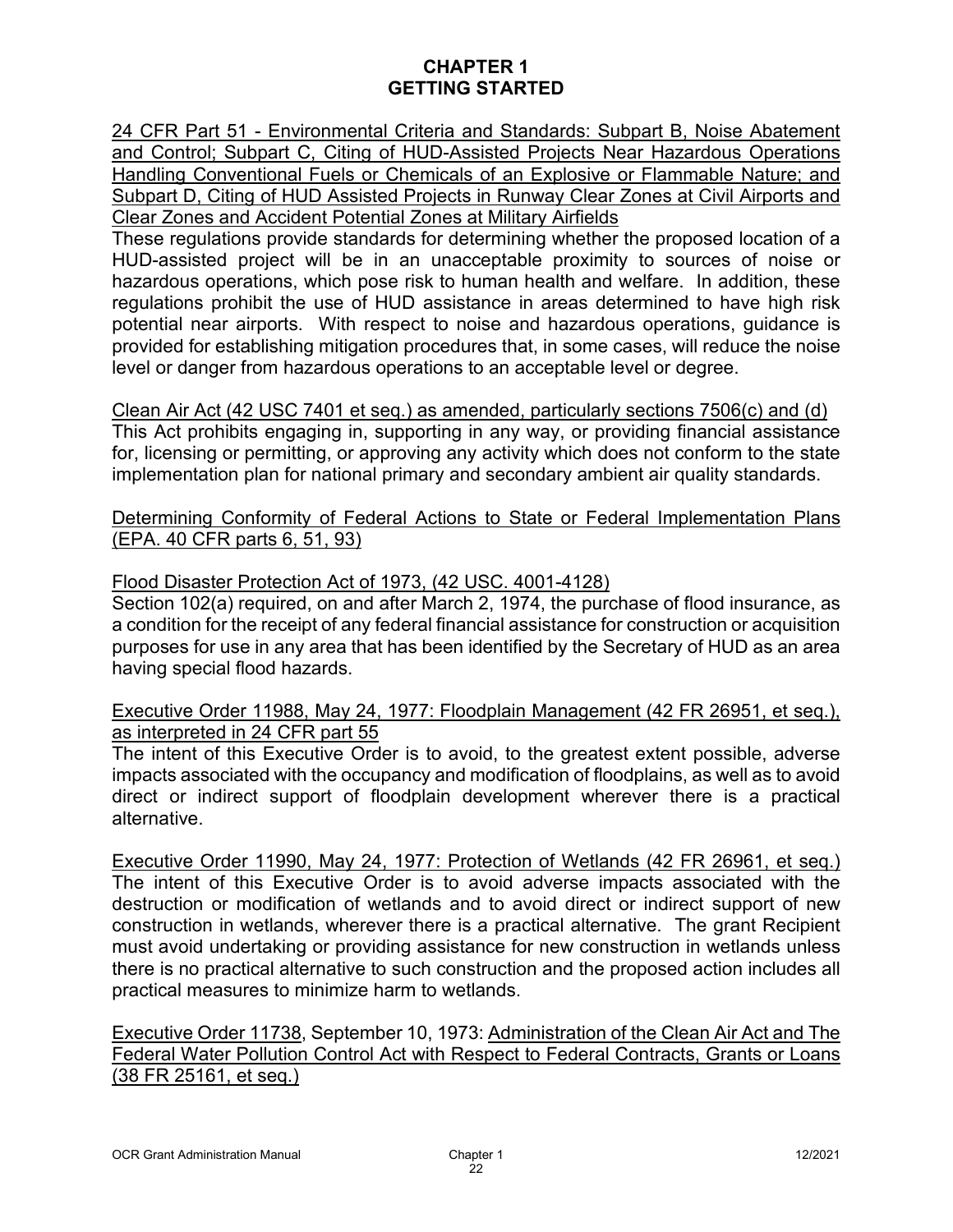Section 106 and Section 110 of the National Historic Preservation Act of 1966 (16 USC 470 and 470h-2) through completion of the procedures outlined in 36 CFR Parts 800 and 63

Compliance with these procedures should include consulting with the State Historic Preservation Office (SHPO) to identify properties listed in or eligible for inclusion in the National Register of Historic Places that may exist within a proposed NYS CDBG project's area of potential environmental impact. Compliance also includes consulting with, as needed, the SHPO, the keeper of the National Register of Historic Places, and the Advisory Council on Historic Preservation to evaluate the significance of historic or prehistoric properties that could be affected by NYS CDBG work and to determine how to avoid or mitigate adverse effects to significant properties from project activities.

#### Solid Waste Disposal Act, as amended by the Resource Conservation and Recovery Act of 1976 (42 USC 6901, et seq.)

The purpose of this Act is to promote the protection of health and the environment and to conserve valuable material and energy resources.

#### The Comprehensive Environmental Response, Compensation, and Liability Act of 1980 (CERCLA) (42 USC 9601 et seq.) as amended

The CERCLA established a tax on the chemical and petroleum industries and provided broad Federal authority to respond directly to releases or threatened releases of hazardous substances that may endanger public health or the environment.

#### Safe Drinking Water Act of 1974 (42 USC 201, 300(f) et seq. and 21 USC 349), as amended

Particularly Section 1424(e) (42 USC 300h-3(e)) is intended to protect underground sources of water. No commitment for federal financial assistance can be entered into for any project that the U.S. Environmental Protection Agency (EPA) determines may contaminate an aquifer that is the sole or principal drinking water source for an area.

#### Sole Service Aquifers (EPA, 40 CFR part 149); Section 508 of the Federal Water Pollution Control Act of 1972, as amended (33 USC 1368)

This provides for the restoration and maintenance of the chemical, physical and biological integrity of the nation's water.

### Endangered Species Act of 1973, (16 USC 1531 et seq.) as amended, particularly section 7 (16 USC 1536)

The intent of this Act is to ensure that all federally assisted projects seek to preserve endangered or threatened species. Federally authorized and funded projects must not jeopardize the continued existence of endangered and threatened species or result in the destruction of or modification of the habitat of such species that is determined by the U.S. Department of the Interior, after consultation with the state, to be critical.

## Fish and Wildlife Coordination Act of 1958 (16 USC 661 et seq.), as amended

This Act requires that wildlife conservation receive consideration and is coordinated with other features of water resource development programs.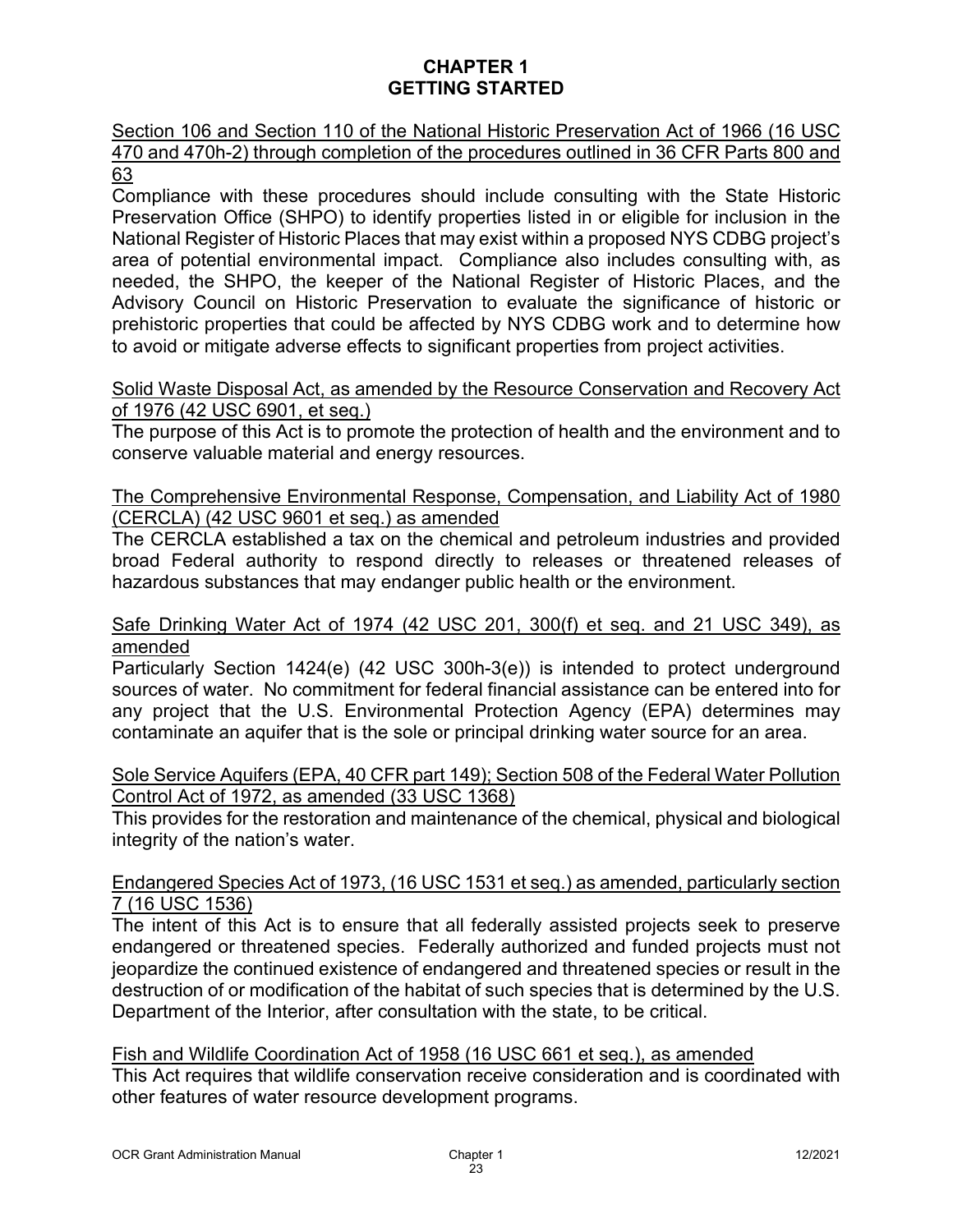Wild and Scenic Rivers Act of 1968 (16 USC 1271 et seq.), as amended, particularly section 7(b) and (c) [16 USC 1278(b) and (c)]

The purpose of this Act is to preserve selected rivers or sections of rivers in their freeflowing condition, to protect the water quality of such rivers, and to fulfill other vital national conservation goals. Federal assistance by loan, grant, license, or other mechanism cannot be provided to water resource construction projects that would have a direct and adverse effect on any river included or designated for study or inclusion in the National Wild and Scenic River System.

The Coastal Zone Management act of 1972 (16 USC 1451 et seq.), as amended, particularly sections 307 (c) and (d) [16 USC 1456 (c) and (d)]

Coastal Barrier Resources Act (16 USC 3501 et seq.), as amended by the Coastal Barrier Improvement Act of 1990 (P.L. 101-591)

HUD Notice 79-33 Policy Guidance to Address the Problems Posed by Toxic Chemicals and Radioactive Materials, September 10, 1979

Farmland Protection Policy Act of 1981 (7 USC 4201 et seq.) and applicable regulations at 7 CFR Part 658

The purpose of this Act is to establish compliance procedures for any federally assisted project that will convert farmlands designated as prime, unique, statewide or locally important, to non-agricultural uses.

Executive Order 12898 - Federal Actions to Address Environmental Justice in Minority Populations and Low-Income Populations, February 11, 1994 (59 FR 7629)

Executive Order 11593 - Protection and Enhancement of the Cultural Environment, May 13, 1971 (36 FR 8921) particularly section 2(c)

National Flood Insurance Reform Act of 1994 (Pub. L. 103-325) and implementing regulations at 44 CFR Parts 59 through 79

Executive Order 11288 - Prevention, Control, and Abatement of Water Pollution by Federal Activities, July 2, 1966 (31 FR 9261)

Executive Order 11514 - Protection and Enhancement of Environmental Quality, March 5, 1970 (35 FR 4247)

Reservoir Salvage Act of 1960 as amended by the Archeological and Historic Preservation Act of 1974 (16 USC 469 et seq.) particularly section 3 (16 USC 499c-1)

### State Environmental Quality Review Act (SEQRA)

Regulations at 6 NYCRR Part 617 require state agencies to consider environmental factors prior to any decisions to undertake, approve, or fund an action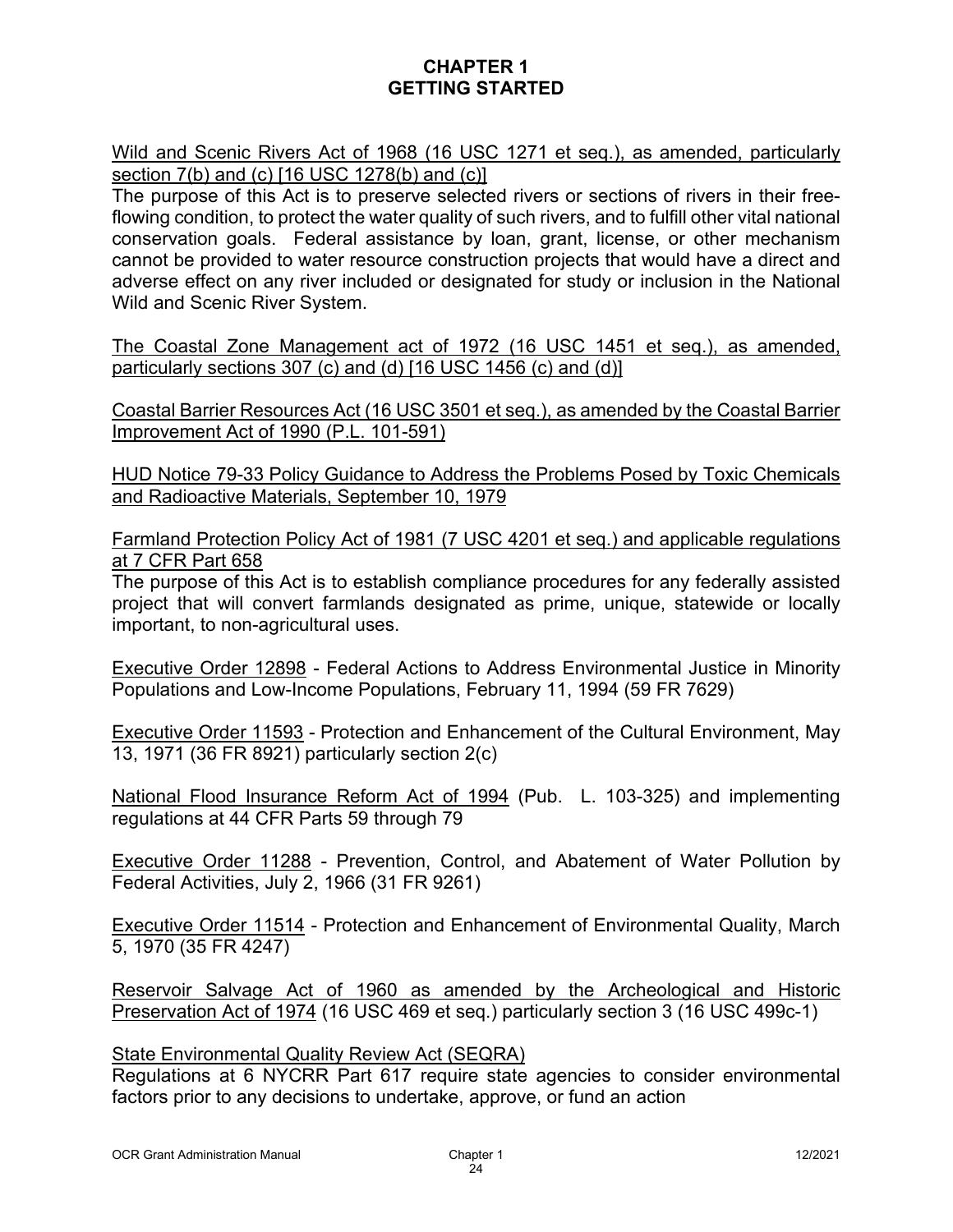### State Historic Preservation Office (SHPO)

Reviews all state or federally funded new construction or rehabilitation projects to determine whether the proposed project is of historic, architectural, or archaeological value, or would adversely affect any district, site, building, or other structure that is listed or eligible to be listed, in the National Register of Historic Places.

#### **D. Labor Standards**

#### Section 110, Title I, Housing and Community Development Act of 1974, as amended (42 USC 5310)

All laborers and mechanics employed by contractors or subcontractors in the performance of construction work financed in whole or in part with grants received under this title shall be paid wages at rates not less than those prevailing on similar construction in the locality as determined by the Secretary of Labor in accordance with the Davis-Bacon Act, as amended, provided that this section shall apply to the rehabilitation of residential property only if such property is designed for residential use of eight or more units.

### Davis-Bacon Act (40 USC 276a - 276a-5)

Workers shall receive no less than the prevailing wages being paid for similar work in their locality. Prevailing wages are computed by the Department of Labor and are issued in the form of federal wage decisions for each classification of work. The law applies to most construction, alteration, or repair contracts over \$2,000. (Residential rehabilitation contracts involving structures with less than eight (8) units are exempt.) For all projects requiring compliance with Davis-Bacon, the Recipient must contact their Community/ Economic Developer and submit a Request for Wage Rate Determination, Form 5-I-4, no more than 90 days prior to the anticipated bid opening date.

### Copeland Anti-Kickback Act (18 USC 874)

Workers are required to be paid at least once a week without any deductions or rebates except permissible deductions. Permissible deductions include taxes, deductions the worker authorizes in writing, and deductions required by court processes. The Act also requires contractors to submit payroll records weekly along with Statements of Compliance to the contracting agency. The Copeland Act applies to all contracts covered by Davis-Bacon.

### Contract Work Hours and Safety Standards Act (40 USC 327 - 333)

Workers shall receive overtime compensation at a rate of 1.5 times their regular hourly wage after they have worked 40 hours in one week. Overtime pay is not required for single contracts under \$100,000 under this act; however, contractors must comply with the overtime requirements under the Fair Labor Standards Act.

#### Fair Labor Standards Act - FLSA (29 USC 201 et seq.)

Act establishes a minimum wage rate, overtime, record keeping, and other regulations that affect employers and laborers. The FLSA is enforced by the U.S. Department of Labor (DOL), and DOL is authorized to investigate any violations and to initiate court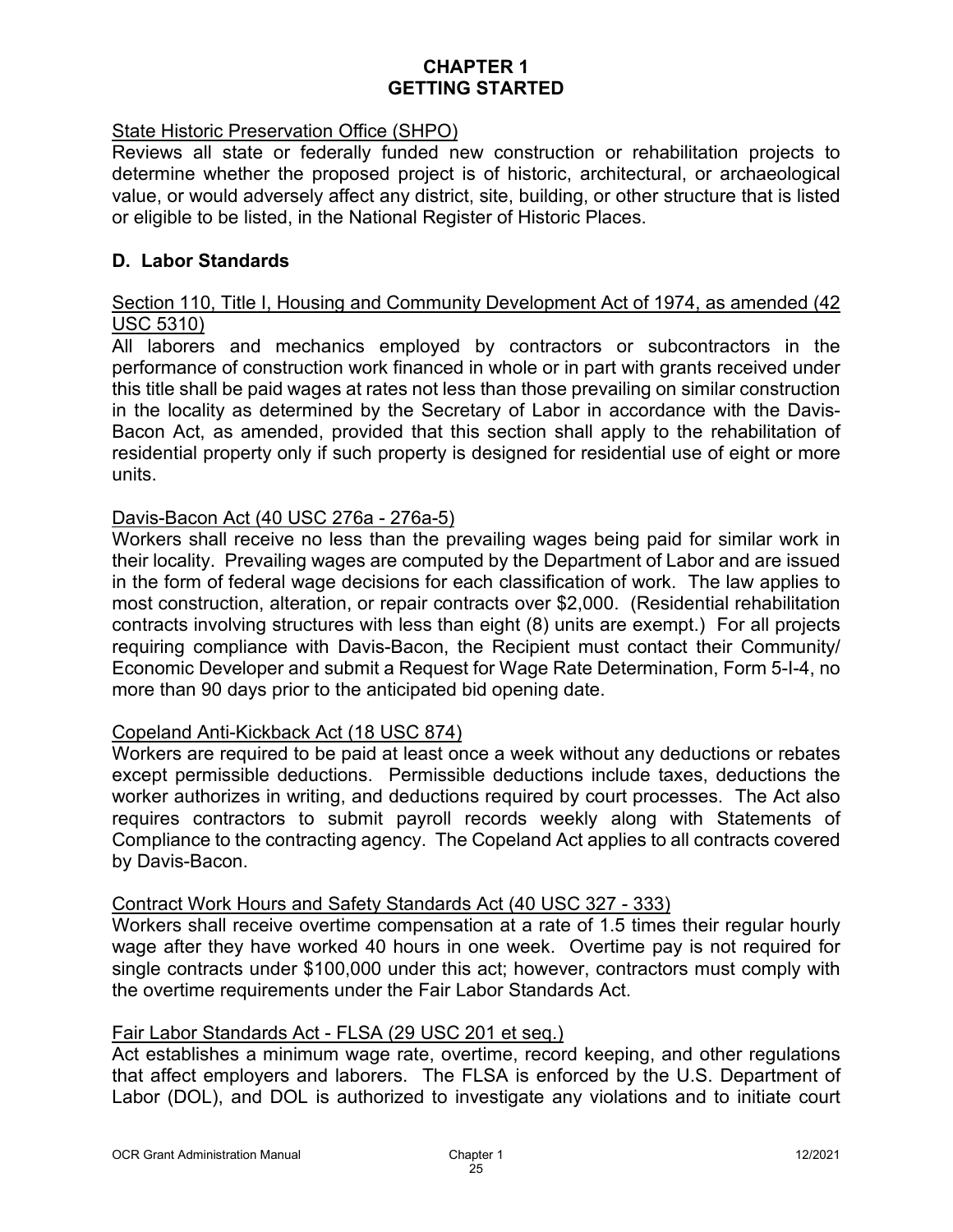action against employers that may result in fines and/or jail terms, payment of double back pay, and payment of attorneys' fees.

29 CFR Parts 1, 3, 5, and 7 are the regulations and procedures issued by the Secretary of Labor for the administration and enforcement of the Davis-Bacon Act, as amended.

Federal Labor Standards Compliance in Housing and Community Development Programs Administration and Enforcement Handbook (HUD Handbook No. 1344.1) Policies and procedures contained within are to be used by Recipient, contractors and subcontractors who are recipients of federal (NYS CDBG) funds to ensure compliance with applicable federal labor standards, statutes, and regulations. Copies may be available by calling HUD at (800) 767-7468.

#### New York State Labor Law, Article 8 Public Works

New York State Executive Law, Article 15 - A and the regulations promulgated there under by the Division of Minority and Women's Business Development of the NYS Department of Economic Development

#### **● Lead-Based Paint**

Residential Lead-Based Paint Hazard Reduction Act of 1992 (42 USC 4851-4856) Requires sellers, landlords, and agents to warn homebuyers and tenants of lead-based paint and lead-based paint hazards in pre-1978 housing.

#### Lead-Based Paint Poisoning Prevention Act (42 USC 4821-4846)

Its focus is to reduce the threat of childhood lead poisoning in housing owned, assisted, or transferred by the federal government.

#### 24 CFR Part 35, subparts A, B, J K and R

These are the implementing regulations for the above cited statues.

#### 24 CFR 570.608 Lead-Based Paint

### • **National Objectives**

24 CFR 570.483 Criteria for National Objectives

24 CFR 570.484 Overall benefit to low- and moderate-income persons

#### • **Procurement**

### 2 CFR Part 200, Uniform Administrative Requirements, Cost Principles and Audit Requirements for Federal Awards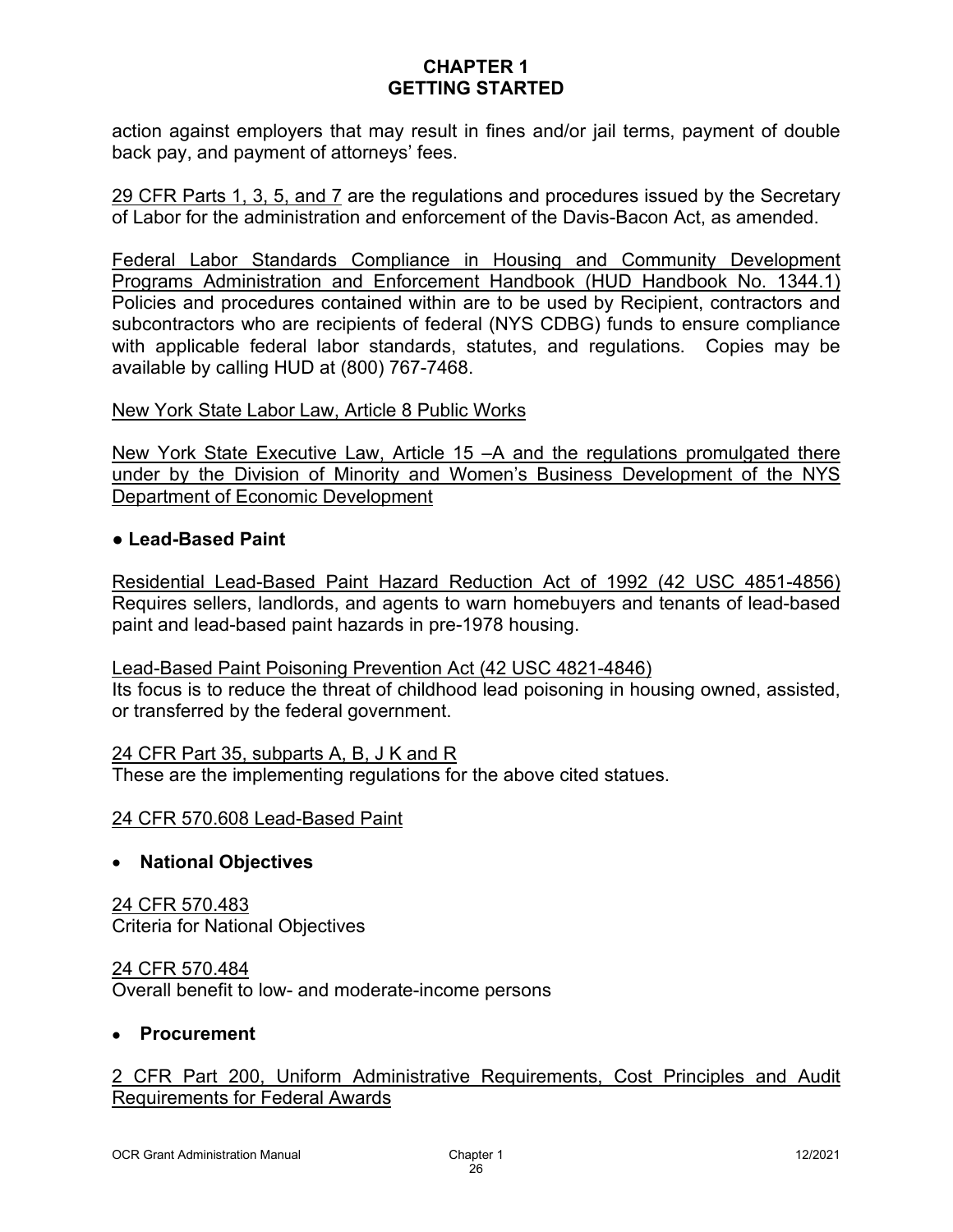This establishes administrative requirements for federal grants to local governments and their subrecipients. 2 CFR 200.316-.326 specifically addresses procurement.

### • **Anti-Displacement and Relocation**

Uniform Relocation Assistance and Real Property Acquisition Policies Act of 1970 as amended by the Uniform Relocation Act Amendments of 1997 (URA) (42 USC 4601- 4655)

This contains requirements for carrying out real property acquisition or the displacement of a person, regardless of income status, for a project or program for which HUD financial assistance (including NYS CDBG) is provided. The implementing regulations in 49 CFR Part 24 includes steps which must be taken with tenant-occupants including those who will not be relocated even temporarily.

#### Section 104(d) of the Housing and Community Development Act of 1974 (42 USC 5304), as amended

Provides that, as a condition for receiving assistance under NYS CDBG, the grantee must certify that it is following a residential anti-displacement plan and relocation assistance plan. Section 104(d) further requires relocation benefits to be provided low-income persons who are displaced as the result of a NYS CDBG-assisted project and establishes requirements for the replacement of low-income occupied housing which is demolished or converted.

HUD Handbook 1378, Tenant Assistance Relocation and Real Property Acquisition Consolidates the basic statutory and regulatory requirements of the URA and Section 104(d) and related implementing regulations. It is a comprehensive and valuable reference for all jurisdictions participating in the State NYS CDBG program.

### • **Financial Management**

### 2 CFR 200 – Uniform Administrative Requirements, Cost Principles and Audit Requirements for Federal Awards

This establishes uniform administrative rules for federal grants and sub-awards to state, local, and Indian tribal governments and their subrecipients.

#### 24 CFR 570.489

Sets requirements for fiscal controls and accounting procedures.

#### 24 CFR 570.490

Establishes general record keeping and retention requirements.

#### Treasury Circular 1075

Sets the policy for sound cash management practices.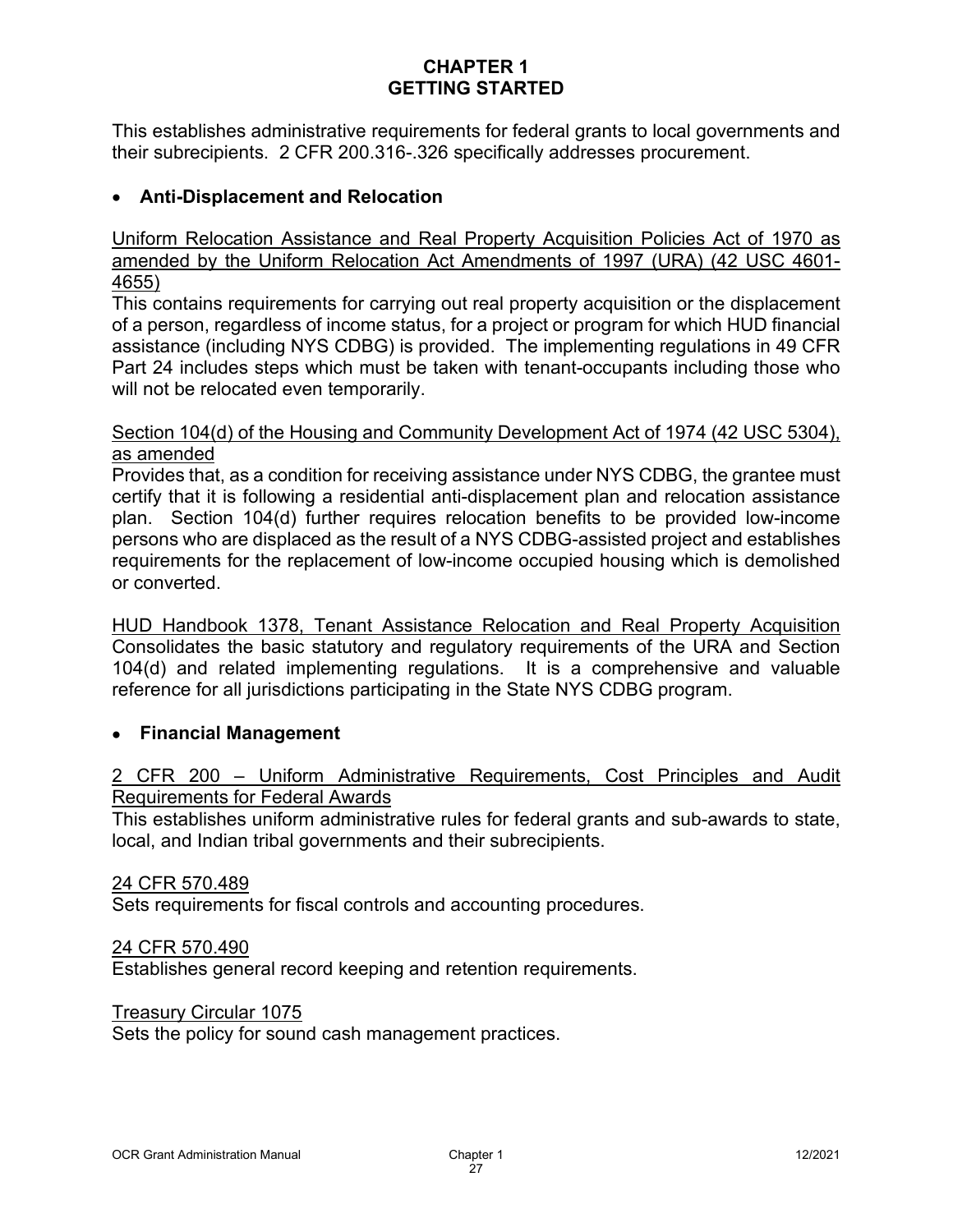OMB Management Circular A-87, Cost Principles for State and Local Governments Establishes principles and standards for determining costs applicable to grants, contracts, and other agreements with State and local governments.

OMB Circular A-102, Grants and Cooperative Agreements with State and Local **Governments** 

Describes the auditing requirements for local jurisdictions.

OMB Circular A-122: Cost Principles for Non-profit Organizations

OMB Circular A-200: Uniform Administrative Requirements, Cost Principles, and Audit Requirements for Federal Awards.

OMB Circular A-110: Grants and Agreements with Institutions of Higher Education, Hospitals and other nonprofit organizations

New York State's Financial Management Guide for Local Governments, Volumes I and II

New York State's Uniform System of Accounts for Cities and Villages

New York State's Uniform System of Accounts for Counties

The Single Audit Act of 1984 (31 U.S.C. 7501-7507) as amended by the Single Audit Act of 1996 (Public Law 104-156)

As the principle federal audit statute, it imposes a set of audit requirements on Recipients of federal grant funds, including NYS CDBG funds.

Government Auditing Standards, 1994 Revision (referred to as the "Yellow Book") This document contains generally accepted government auditing standards applicable to the Recipient. Issued by the U.S. Comptroller General, these standards incorporate generally accepted auditing standards as adopted by the American Institute of Certified Public Accountants (AICPA).

## • **Faith-Based Organizations**

Equal Protection of the Laws for Faith-Based and Community Organizations, Executive Order 13279

The policy states that, within the framework of constitutional church-state guidelines, faithbased organizations should be able to compete on an equal footing with other organizations for Federal funding.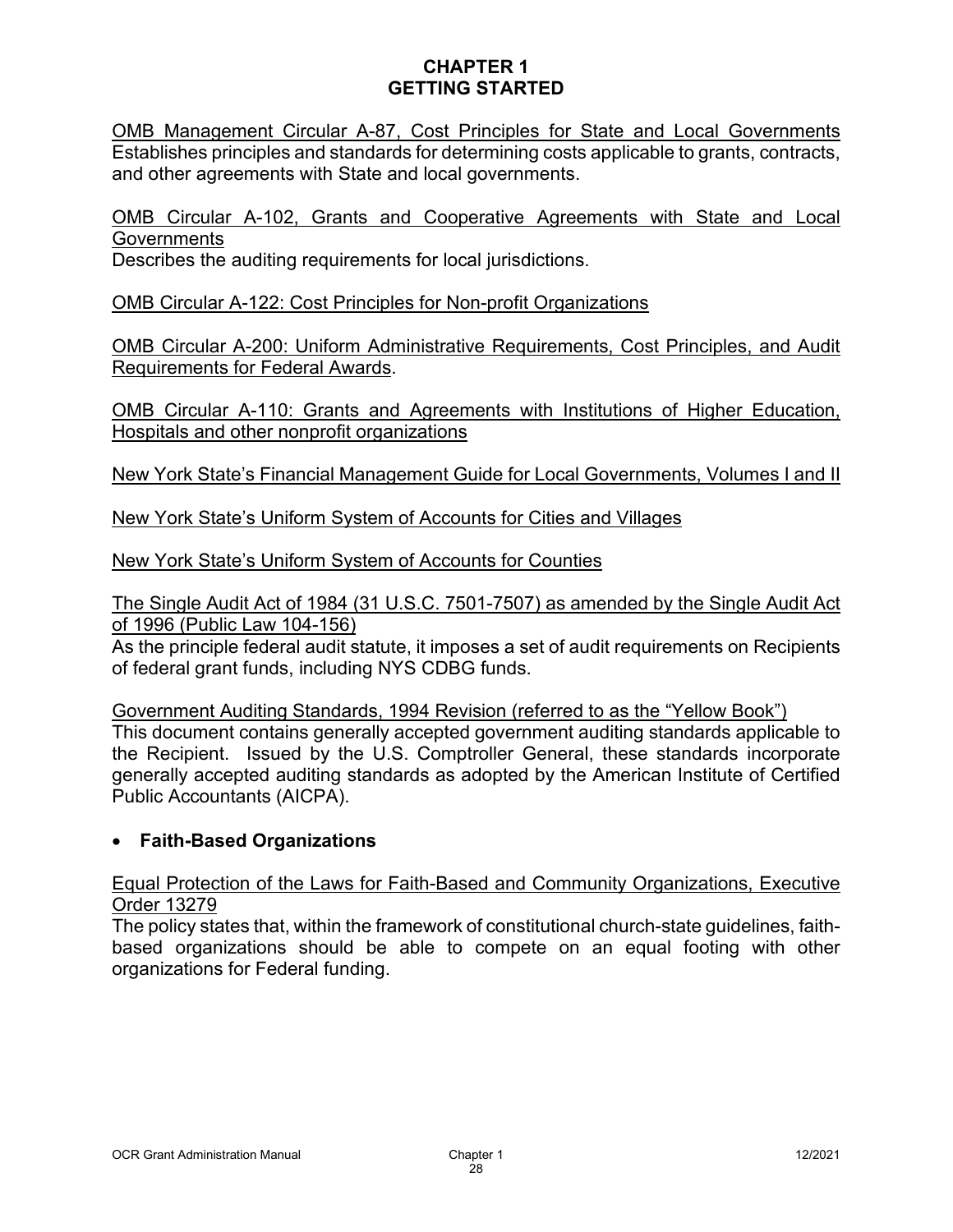### **EXHIBIT 1-3**

#### **PHOTOGRAPH RELEASE AND LICENSE AGREEMENT**

- 1. GRANT OF LICENSE AND RIGHTS:The {Property Owner, Homeowner, Business Owner} hereby grants an exclusive license to and any and all rights and benefits, if any, to the photographs taken by Corporation, its agents/assigned at the jobsite for use in any advertising, promotion, and marketing campaign that may conduct in the future. Moreover, it is understood and acknowledged that this license and rights shall apply to any third parties or agents that Corporation in its sole discretion deems necessary to properly and adequately market or promote its building materials and services.
- 2. CONSIDERATION: It is understood and agreed that other than the consideration previously received the {Property Owner, Homeowner, Business Owner} will not be entitled to receive any further consideration relative to the use of the photographs described herein, including monetary consideration.
- 3. RESTRICTIONS: It is understood and agreed that there will be no restrictions on the license and/or rights granted hereby.
	- 1. PROMOTION/MARKETING: It is understood and agreed that the {Property Owner, Homeowner, Business Owner} shall have no control or input as to how the photographs are used or utilized in any marketing campaign or promotion and/or advertising unless Corporation, its agents/assigns in its sole discretion deems that such input would be appropriate and useful. It is understood and agreed that Corporation shall have sole authority to determine the mode and method of advertising, merchandising, promoting, selling, and distributing, that involves the use or utilization of the subject photographs. Moreover, it is understood and agreed that Corporation will not be required to obtain and further approval or consent from the {Property Owner, Homeowner, Business Owner} prior to the use or utilization of any photographs for any promotion or marketing campaign and/or advertising.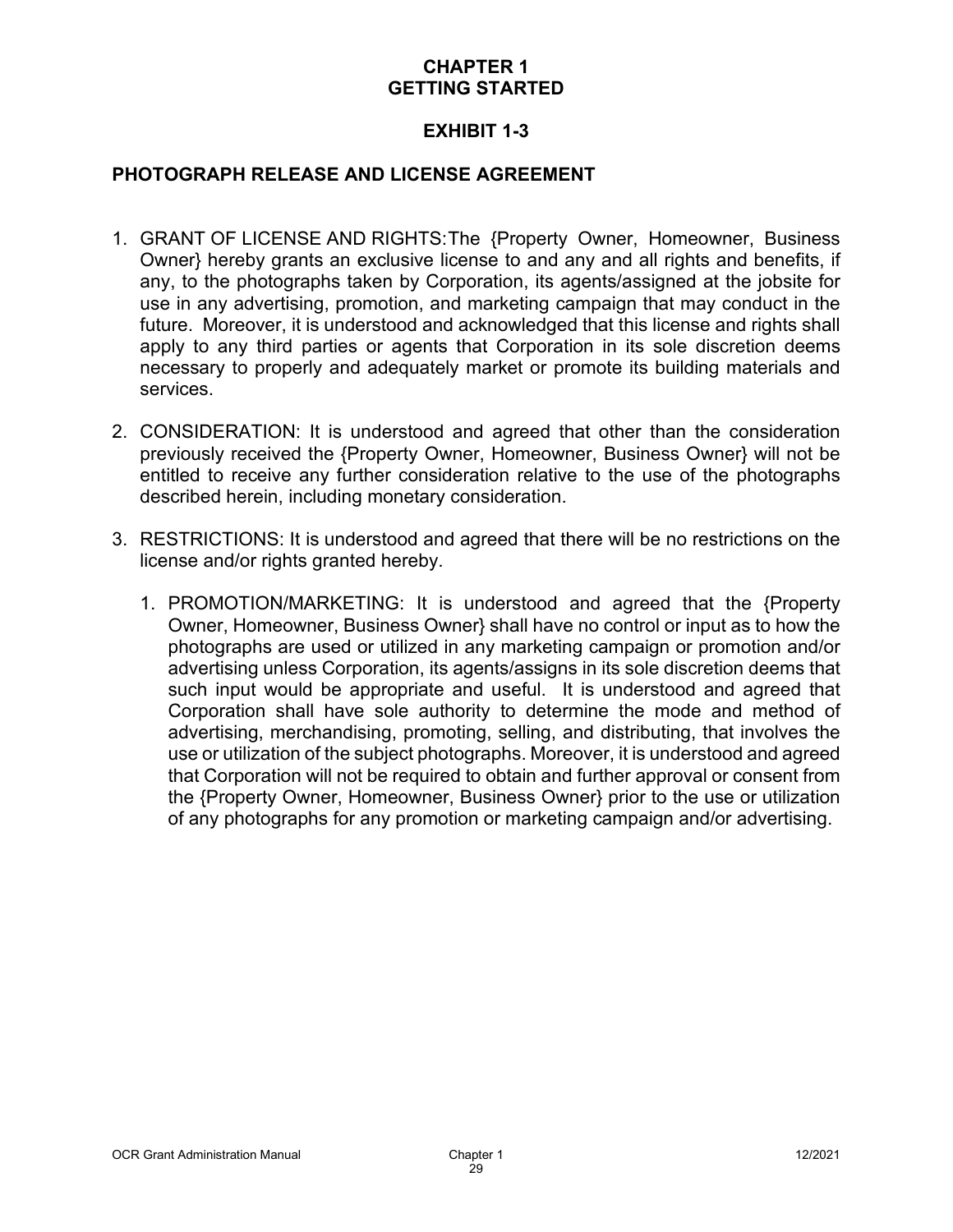### **EXHIBIT 1-4 SUBRECIPEINT AGREEMENT TEMPLATE**

The following is offered as a template, provided as guidance in developing a subrecipient agreement. Each agreement should be tailored to fit the particular project scope and or needs. Any Subrecipient Agreement must be submitted to the satisfaction of the OCR for compliance. The OCR reserves the right to accept or reject any Subrecipient Agreement. This template is subject to further review and revision at any time at the sole discretion of the OCR.

### AGREEMENT BETWEEN THE {MUNICIPALITY NAME}

AND

{SUBRECIPIENT NAME}

AGREEMENT, dated the {day of Month, Year}, between the {MUNICIPALITY NAME}, a municipal Corporation organized under the laws of New York State, whose principal offices are at {ADDRESS, CITY, TOWN, STATE, ZIP CODE} (hereinafter referred to as the {CITY/TOWN/VILLAGE/COUNTY} and {SUBRECIPIENT NAME}, a not-for-profit corporation organized under the laws of New York State whose offices are located at {ADRESS, CITY, TOWN, STATE, ZIP CODE} (hereinafter referred to as {SUBRECIPIENT NAME}).

#### **WITNESSETH:**

WHEREAS, the {CITY/TOWN/VILLAGE/COUNTY} is the recipient of a New York State Office of Community Renewal Community Development Block Grant No. {PROJECT NUMBER} in the amount of {\$SUM} and

WHEREAS, the sum of {\$AMOUNT} of said Grant has been made available to cover the cost of administration, and program delivery, {\$AMOUNT} of said Grant; and

WHEREAS, {SUBRECIPIENT NAME} has the experience and willingness to assist the {CITY/TOWN/VILLAGE/COUNTY} in administering said Grant;

NOW THEREFORE, in consideration of the covenants and agreements herein set forth the parties agree as follows:

### **I. EMPLOYMENT OF SUBRECIPIENT NAME**

The {CITY/TOWN/VILLAGE/COUNTY} hereby engages {SUBRECIPIENT NAME} and {SUBRECIPIENT NAME} hereby agrees to perform the administration and program delivery services hereinafter set forth:

### **II. STATEMENT OF WORK**

(1) {SUBRECIPIENT NAME} shall serve as administrator of the Office of Community Renewal Community Development Block Grant and shall administer said Grant in a manner consistent with the {CITY/TOWN/VILLAGE/COUNTY} application as approved by the Office of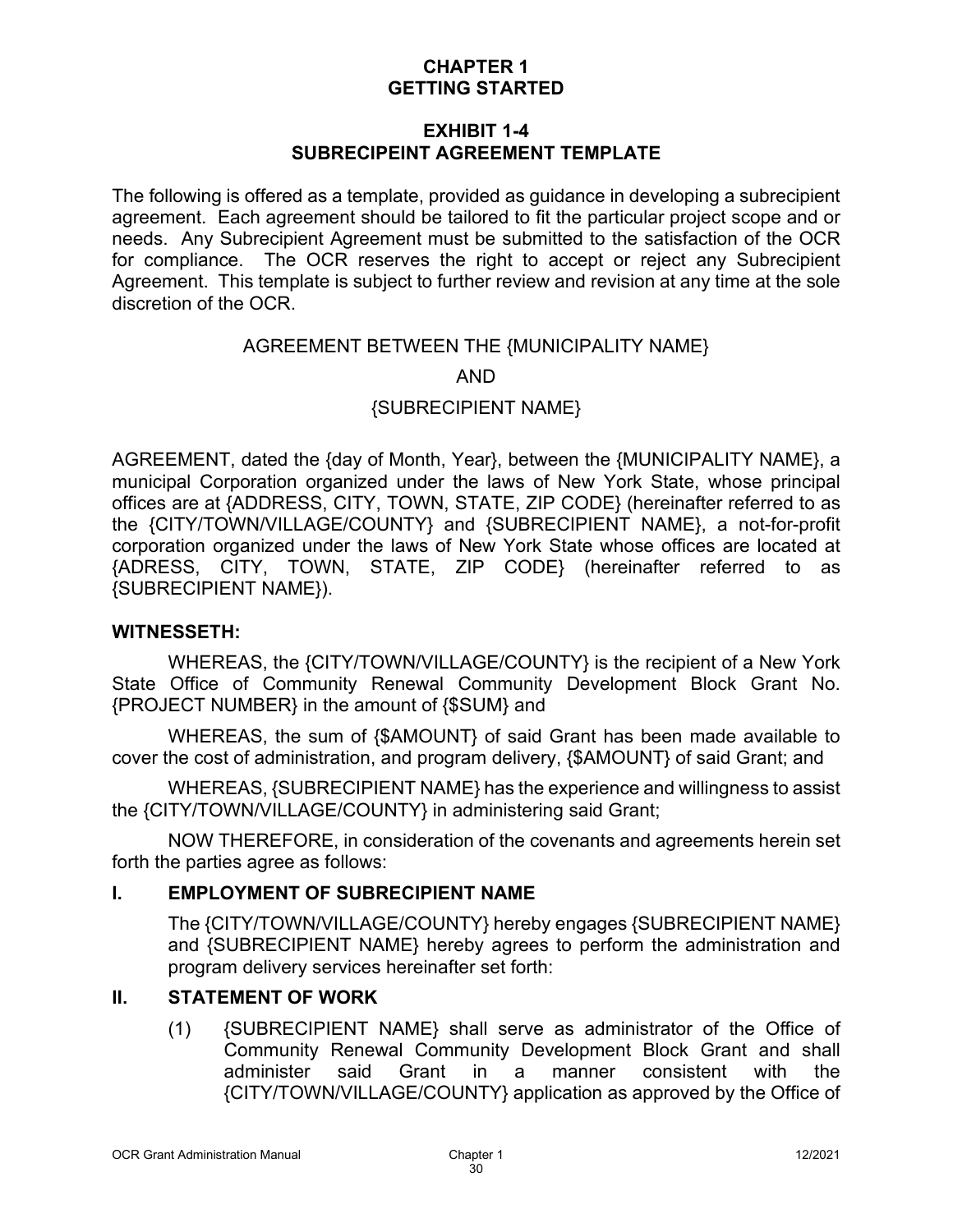Community Renewal which is incorporated herein, as if fully set forth as part of this agreement.

- (2) {SUBRECIPIENT NAME} shall provide the following services:
	- (a) Assist the {CITY/TOWN/VILLAGE/COUNTY} with completing all preliminary activities necessary for the release of program funds including environmental review, all reports, public notices and certifications required for project activities;
	- (b) Establish and prepare all books and official accounting records to be maintained by the {CITY/TOWN/VILLAGE/COUNTY} to document and account for all activities and expenditures under this Grant throughout the course of the project in accordance with Uniform Administration Requirements at 2 CFR 200;
	- (c) Assist in conducting public information meetings to explain the rehabilitation and or homeownership program to area residents;
	- (d) Attend CDBG meetings with municipal boards, commissions, agencies, or departments, Office of Community Renewal, or other Federal/State Agencies as required by the {CITY/TOWN/VILLAGE/COUNTY}.
	- (e) Provide preliminary plans, specifications, cost estimates and supportive budgetary data for rehabilitation projects, for homeownership projects provide education and monitor purchase process through closing;
	- (f) Prepare construction contracts and include detailed plans and specifications;
	- (g) Monitor Rehab contractors;
	- (h) Process, approve and pay claims for contractor payments and process contract change orders as may be required and inspect and close out each job;
	- (i) Prepare program amendments, revised budgets and changes in the guidelines to reflect any changes which may be required during implementation of the Grant Program;
- (3) {SUBRECIPIENT NAME} shall render the above-mentioned services commencing on or about {MONTH, DATE, YEAR} and continuing for a period of {NUMBER} months or until grant close-out and provide for assistance with the rehabilitation of a minimum of {\$AMOUNT} owneroccupied homes.
- (4) The {CITY/TOWN/VILLAGE/COUNTY} shall provide the following services:
	- (a) Conduct public information meetings to explain the housing rehab program to area contractors and project area residents;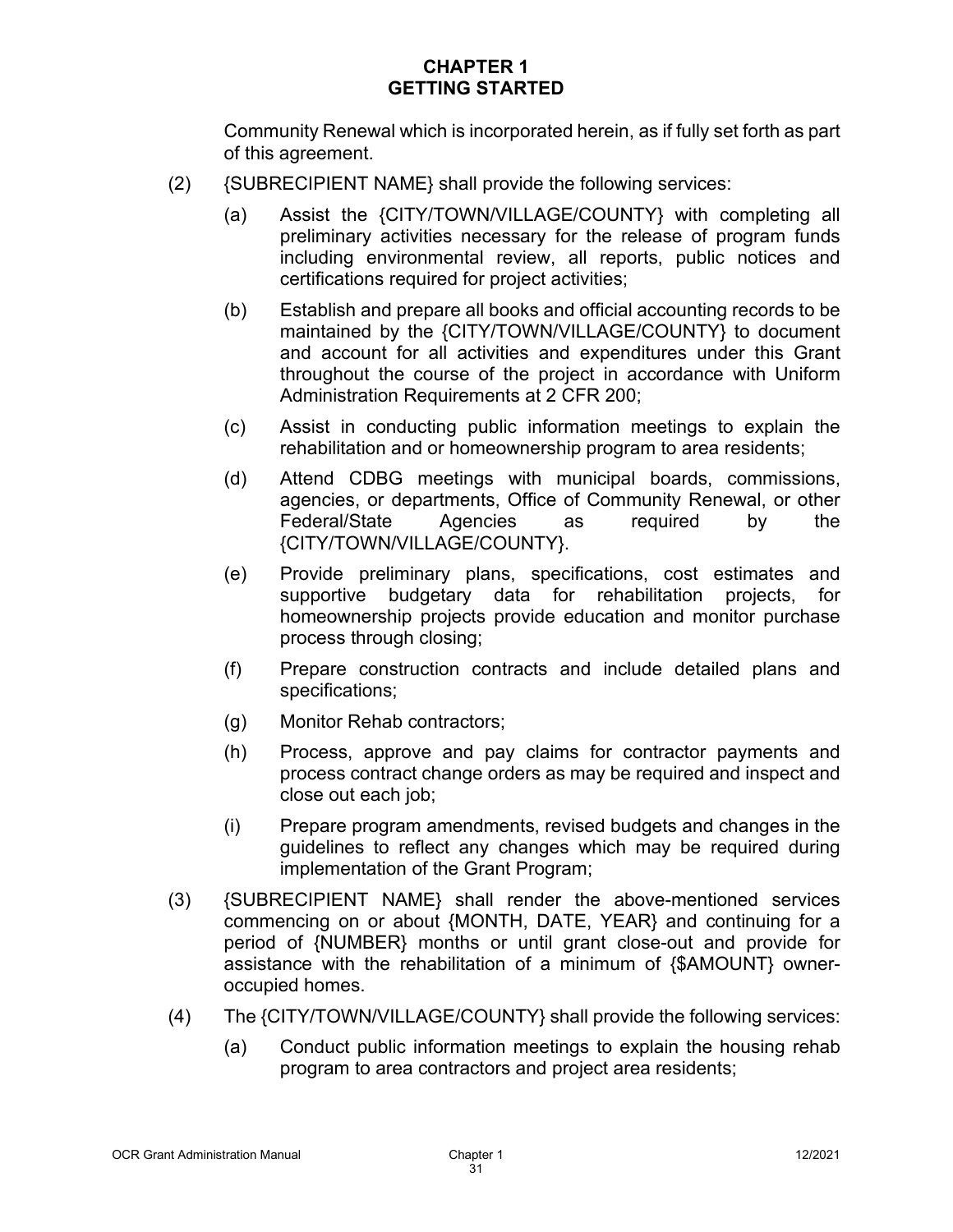- (b) Review all fiscal claims and reports prepared by {SUBRECIPIENT NAME} to be submitted to the Office of Community Renewal prior to submission;
- (c) Submit audit reports to the Office of Community Renewal established by the Single Audit requirements in 2 CFR 200 Subpart F for any calendar year in which federally funded expenditures exceed \$750,000.00. CDBG Funds can be used only for payment of the federal portion of such audit.

### **III. RECORDS AND REPORTS**

- (1) Maintain all files as required by HUD and CDBG Regulations and prepare all required reports for review by the {CITY/TOWN/VILLAGE/COUNTY};
- (2) Provide to the {CITY/TOWN/VILLAGE/COUNTY}, in hard copy or electronic copy, all documents related to the grant on a semi-annual basis;
- (3) {SUBRECIPIENT NAME} shall retain financial records, supporting documents statistical records, and all other records pertinent to this agreement and upon Grant closeout shall transfer such records to the {CITY/TOWN/VILLAGE/COUNTY}. Said records, books, documents, and papers that are pertinent to the Program are available for review by the NYS Office of Community Renewal and/or the {CITY/TOWN/VILLAGE/COUNTY} and/or the Comptroller General of the United States, or of their duly authorized representatives for the purpose of making audits, examinations, excerpts and transcriptions;

### **IV. PROGRAM INCOME**

Program Income is defined as the gross income, which includes principal and interest, of the Recipient or its Subrecipients that was generated from the use of CDBG funds when such total exceeds \$35,000 as provided in 2 4CFR 570.489(e). When the income is generated by an activity that is only partially funded with CDBG funds, the income must be prorated to reflect the percentage of CDBG used.

The gross income from the CDBG funds must be accumulated in a separate local account. If during the State's fiscal year (April 1 - March 31), the gross income does not exceed \$35,000, the funds are considered miscellaneous revenue and may be retained by the Recipient and moved to its general account at the end of the State's fiscal year. However, prior to moving the funds to the general account, the Recipient must submit the account bank settlements to OCR, for the State's fiscal year, to demonstrate that the gross income did not exceed \$35,000. The OCR will provide written approval to transfer. However, if during the State's fiscal year, the gross income exceeds \$35,000, then all funds received, including the initial \$35,000, are considered Program Income and must be returned to HTFC at the end of the State's fiscal year with a Program Income Report. Nevertheless, no Program Income may be directly disbursed to activities by the Recipient or Subrecipients without HTFC written consent. Gross income accrued after the grant has been closed out by the HTFC may still be Program Income if it exceeds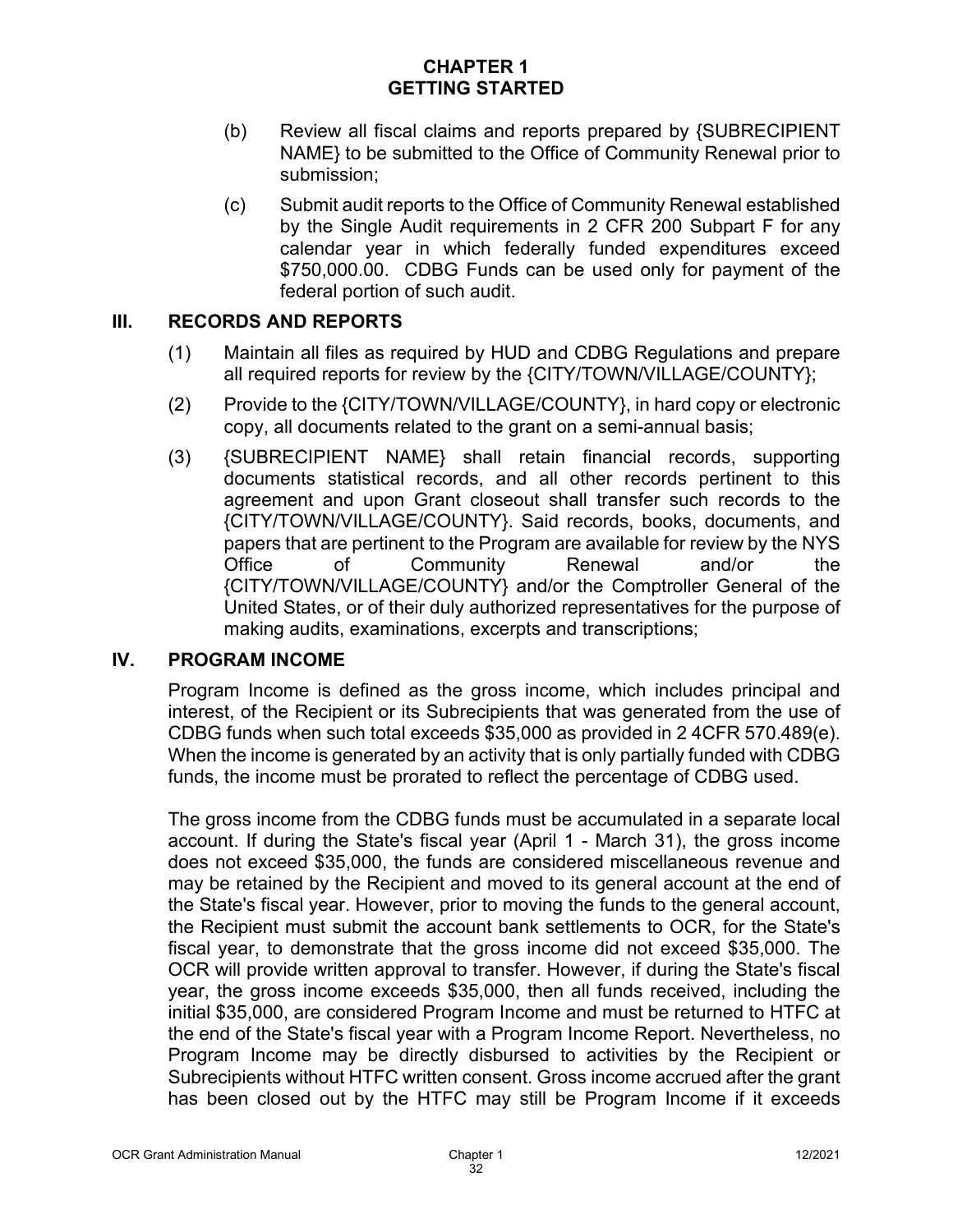\$35,000 during the State's fiscal year, in which case it must be returned to the HTFC.

Real property sold with five (5) years from the date of closeout by the HTFC, must be included in gross income for the purposes of determining Program Income. However, after five (5) years from the date of closeout by the HTFC, any proceeds from the sale of real property purchased or improved with CDBG funds are not considered Program Income and may be retained by the Recipient. Notwithstanding any other provisions of this clause, all revolving loan fund income, both of principal and interest, is Program Income. Revolving loan fund income must be returned monthly upon receipt to the HTFC. Revolving loan fund income is not included in the total gross income calculation when determining program income.

### **V. SUSPENSION AND TERMINATION**

This agreement may be terminated by either party upon thirty days written notice should either party fail substantially to perform in accordance with its terms through no fault of the party initiating the termination, or for convenience in accordance with 2 CFR 200.

## **VI. REVERSION OF ASSETS**

- (1) Upon the expiration of this Agreement, {SUBRECIPIENT NAME} shall transfer to the {CITY/TOWN/VILLAGE/COUNTY} any NYS CDBG funds on hand at the time of expiration and any accounts receivable that are attributable to the use of NYS CDBG funds. Furthermore, if any real property under {SUBRECIPIENT NAME's} control was acquired or improved in whole or in part with NYS CDBG funds, including NYS CDBG funds provided to {SUBRECIPIENT NAME} in the form of a loan, in excess of \$25,000, said is either;
- (2) used to meet one of the national objectives until five (5) years after expiration of the agreement, or;
- (3) not used in accordance with meeting a national objective, {SUBRECIPIENT NAME} shall pay to the {CITY/TOWN/VILLAGE/COUNTY} an amount equal to the current market value of the property, less any portion of the value attributable to expenditures of non-NYS CDBG funds for the acquisition of, or improvements to, the property. No payment is required after five (5) years.

### **VII. UNIFORM ADMINSTRATIVE REQUIREMENTS**

This agreement shall require {SUBRECIPIENT NAME}} to comply with applicable uniform administrative requirements, as described in 24 CFR Part 200.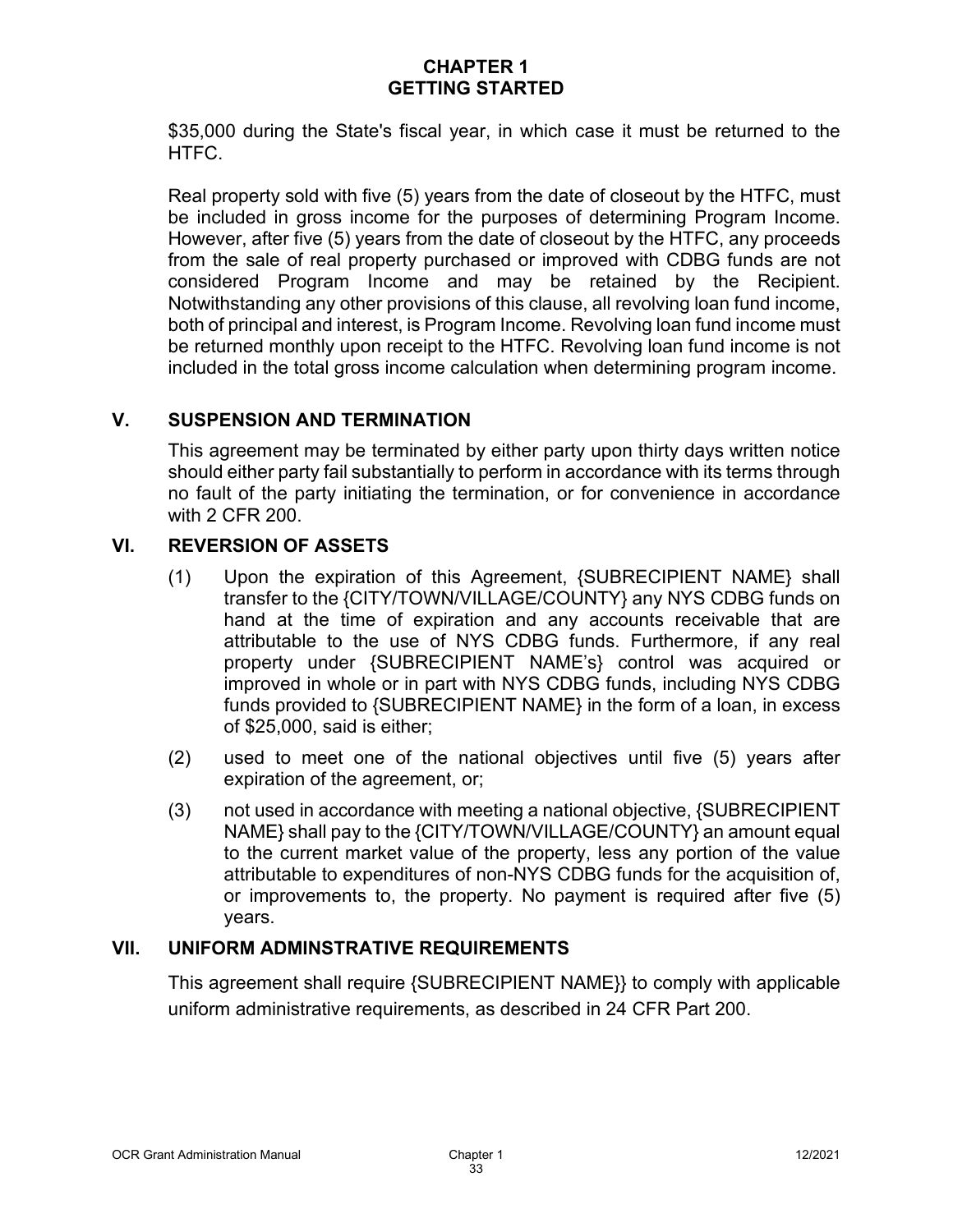#### **VIII. OTHER PROGRAM REQUIREMENTS**

The {CITY/TOWN/VILLAGE/COUNTY} and {SUBRECIPIENT NAME} agree to comply with all Federal Regulations as they may apply to project administration, including, but not limited to the following:

- (1) Title VI of the Civil Rights Act of 1964, as amended, and implementing regulations issued at 24 CFR Part 1 Nondiscrimination in Federally Assisted Program of the Department of Housing and Urban Development;
- (2) Housing& Community Development Act of 1974, as amended, and the regulations issued pursuant thereto 24 CFR Part 570 Community Development Block Grants;
- (3) Section 3 of the Housing and Urban Development Act of 1968, as amended, and implementing regulations issued at 24 CFR Part 60;
- (4) Executive order 11246 Equal Employment Opportunity, as amended by Executive Orders 11375 banned discrimination based on sex and 12086 Consolidation of Contract Compliance Functions for Equal Employment Opportunity and implementing regulations issued at 41 CFR Chapter 60 Office of Federal Contract Compliance Program, Equal Employment Opportunity, Department of Labor;
- (5) The HUD Lead-Based Paint Poisoning Prevention in Certain Residential Structures 24 CFR Part 35;
- (6) The Flood Disaster Protection Act of 1973 (42 U.S.C. 4012a) requires that projects receiving federal assistance and located in an area identified by the Federal Emergency Management Agency (FEMA) as being within a Special Flood Hazard Areas (SFHA) be covered by flood insurance under the National Flood Insurance Program (NFIP);
- (7) The regulation, policies, guidelines, and requirements of 2 CFR 200 Uniform Administrative Requirements, Cost Principles, and Audit Requirements for Federal Awards as they relate to the acceptance and use of Federal funds under this federally assisted program;
- (8) The Federal Regulations under 24 CFR 570 Community Block Grant and 2 CFR 200 Subpart E regarding Cost Principles.
- (9) This agreement shall require {SUBRECIPIENT NAME} to carry out each activity in compliance with all federal laws and regulations excluding the Recipient's environmental responsibilities and responsibility for initiating the review process under the provisions of 24 CFR Part 52 Intergovernmental review of Department of Housing and Urban Development Programs and Activities.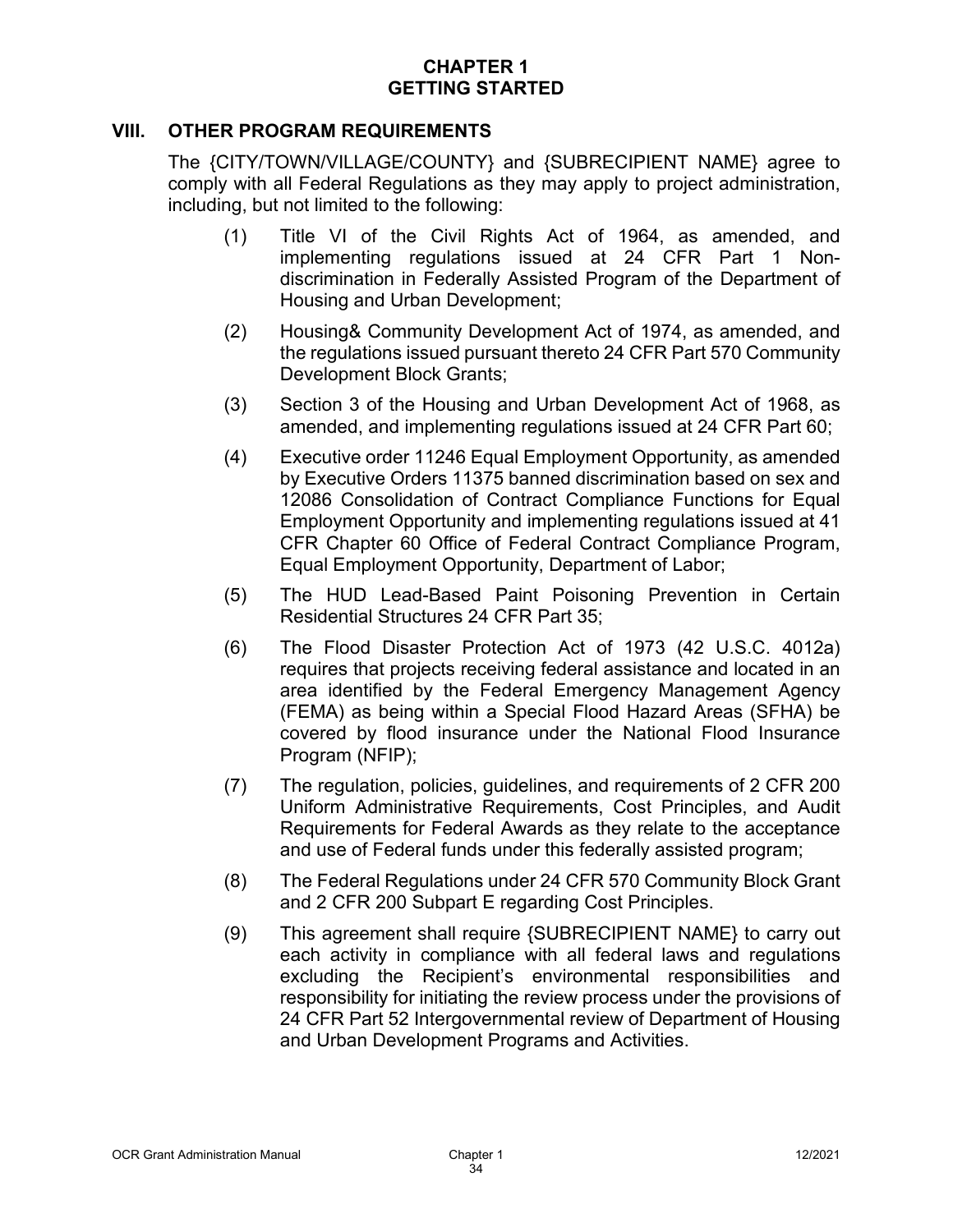### **IX. CONDITIONS PROHIBITING INHERENTLY RELIGIOUS ACTIVITES**

Where applicable, HUD rules prohibiting the use of CDBG funds for inherently religious activities 24 CFR 570.200(j) must also be included in the Agreement with the {SUBRECIPIENT NAME} and {CITY/TOWN/VILLAGE/COUNTY}.

#### **X. COMPENSATION**

{SUBRECIPIENT NAME} will provide administrative and program delivery services as herein set forth for a sum not to exceed {\$AMOUNT} over the life of the project. This amount includes all costs for administration, grant preparation, start-up activities to request release of funds, normal reimbursable expenses and the costs for program close-outs as well as federally permissible audit costs.

#### **XI. INVOICES**

- (1) {SUBRECIPIENT NAME} shall receive, as soon after the execution of this contract as feasible, a payment for costs incurred for grant preparation; initial program start-up activities and program delivery for costs incurred beginning at grant award date.
- (2) {SUBRECIPIENT NAME} shall submit vouchers for payments on a per project basis. Original documentation shall be retained by {SUBRECIPIENT NAME} and shall be available for review by designated {CITY/TOWN/VILLAGE/COUNTY} officials.
- (3) {SUBRECIPIENT NAME} shall submit administrative and program delivery vouchers on at least a quarterly basis once costs have been incurred. With each administrative and program delivery voucher, {SUBRECIPIENT NAME} will submit a line item budget breakdown for each expense category.
- (4) All costs shall be documented and calculated in accordance with 2 CFR 200, Cost Principles. The community shall not be liable for payments of any amount that does not meet the allowable cost as set forth by the regulation.

#### **XII. AMENDMENT OF AGREEMENT**

This agreement can be amended only with the approval of both the {CITY/TOWN/VILLAGE/COUNTY} and {SUBRECIPIENT NAME}.

#### **XIII. SUBRECPEINT MONITORING**

24 CFR 200.331 and 24 CFR 570.501 requires that Recipients monitor grantsupported activities to assure compliance with applicable Federal requirements and achievement of performance goals. The {Subrecipient} must be monitored by the Municipality to ensure compliance with all of the requirements outlined in their agreement with the {CITY/TOWN/VILLAGE/COUNTY}. A report indicating the following areas were monitored: Financial Management, Cost Allowability, Cost Allocability, Project Review, Audit Review and any other pertinent information must be prepared.